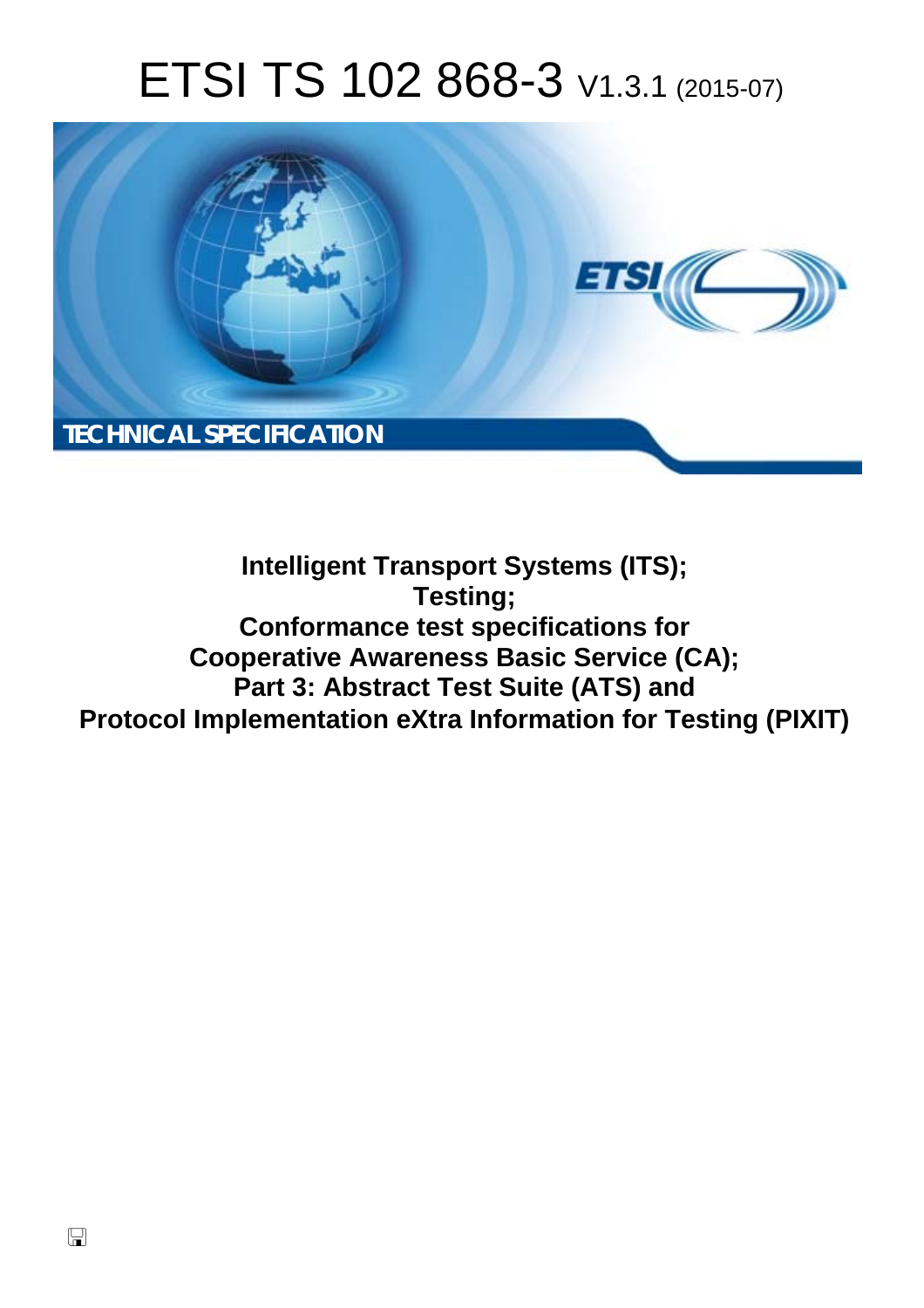Reference RTS/ITS-00154

Keywords

ATS, ITS, PIXIT, testing

#### *ETSI*

#### 650 Route des Lucioles F-06921 Sophia Antipolis Cedex - FRANCE

Tel.: +33 4 92 94 42 00 Fax: +33 4 93 65 47 16

Siret N° 348 623 562 00017 - NAF 742 C Association à but non lucratif enregistrée à la Sous-Préfecture de Grasse (06) N° 7803/88

#### *Important notice*

The present document can be downloaded from: <http://www.etsi.org/standards-search>

The present document may be made available in electronic versions and/or in print. The content of any electronic and/or print versions of the present document shall not be modified without the prior written authorization of ETSI. In case of any existing or perceived difference in contents between such versions and/or in print, the only prevailing document is the print of the Portable Document Format (PDF) version kept on a specific network drive within ETSI Secretariat.

Users of the present document should be aware that the document may be subject to revision or change of status. Information on the current status of this and other ETSI documents is available at <http://portal.etsi.org/tb/status/status.asp>

If you find errors in the present document, please send your comment to one of the following services: <https://portal.etsi.org/People/CommiteeSupportStaff.aspx>

#### *Copyright Notification*

No part may be reproduced or utilized in any form or by any means, electronic or mechanical, including photocopying and microfilm except as authorized by written permission of ETSI.

The content of the PDF version shall not be modified without the written authorization of ETSI. The copyright and the foregoing restriction extend to reproduction in all media.

> © European Telecommunications Standards Institute 2015. All rights reserved.

**DECT**TM, **PLUGTESTS**TM, **UMTS**TM and the ETSI logo are Trade Marks of ETSI registered for the benefit of its Members. **3GPP**TM and **LTE**™ are Trade Marks of ETSI registered for the benefit of its Members and of the 3GPP Organizational Partners.

**GSM**® and the GSM logo are Trade Marks registered and owned by the GSM Association.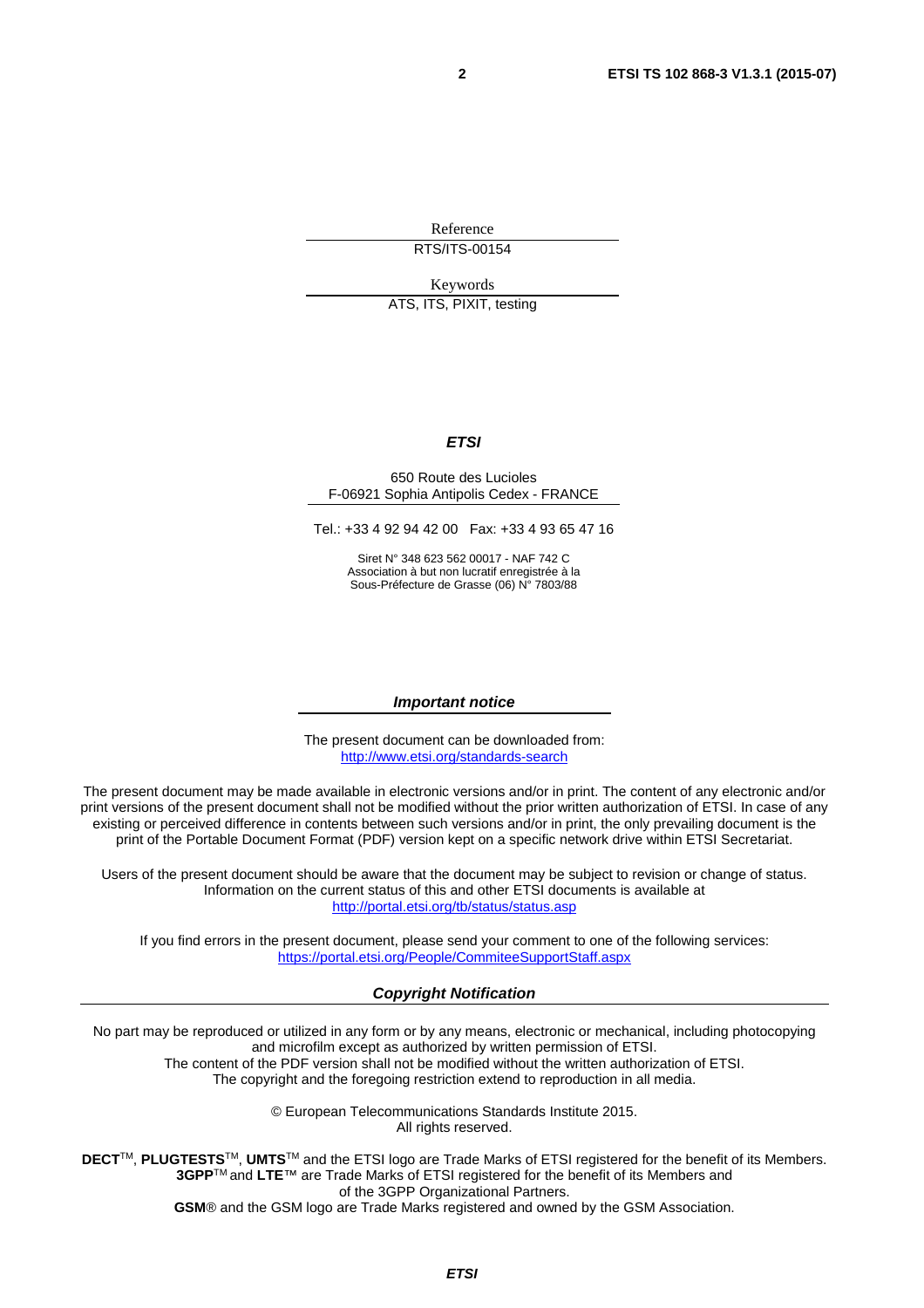## Contents

| 1                  |  |
|--------------------|--|
| $\overline{2}$     |  |
| 2.1                |  |
| 2.2                |  |
| 3                  |  |
| 3.1                |  |
| 3.2                |  |
| $\overline{4}$     |  |
| 4.1                |  |
| 4.2                |  |
| 4.3                |  |
| 4.4                |  |
| 4.4.1              |  |
| 4.4.2              |  |
| 4.4.3              |  |
| 5                  |  |
| 6                  |  |
| 6.1                |  |
| 6.2                |  |
| 6.2.1              |  |
| 6.2.1.1<br>6.2.1.2 |  |
| 6.2.2              |  |
| 6.3                |  |
| 6.3.1              |  |
| 6.3.2              |  |
| 6.3.3              |  |
| 6.3.4              |  |
| 6.3.5              |  |
|                    |  |
| A.1                |  |
|                    |  |
| B.1                |  |
| B.2                |  |
| B.3                |  |
|                    |  |
| B.4                |  |
| B.5                |  |
| <b>B.6</b>         |  |
| B.7                |  |
| B.8                |  |
| <b>B.8.1</b>       |  |
| <b>B.8.2</b>       |  |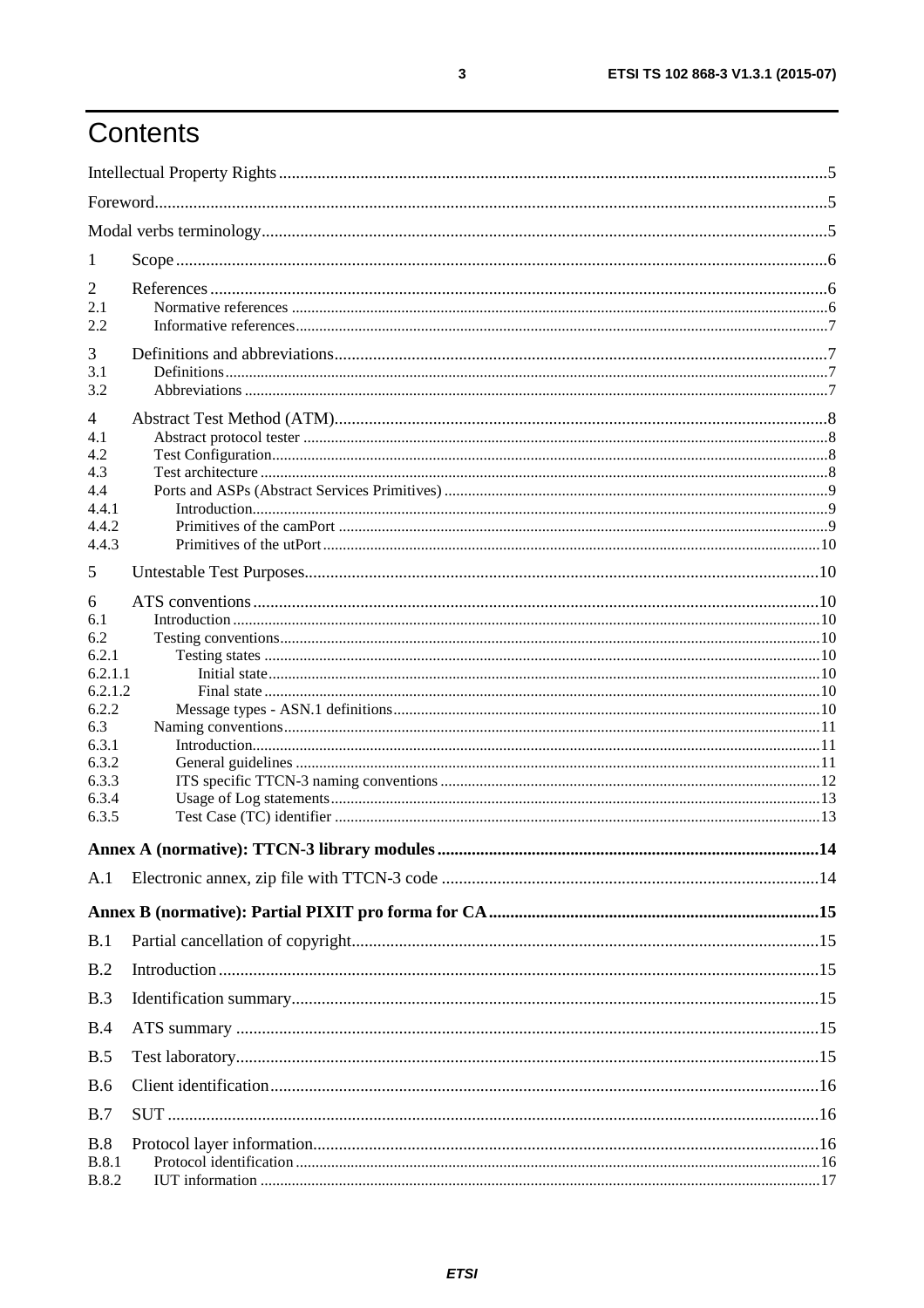| C.1                     |  |
|-------------------------|--|
| C.2                     |  |
| C.3<br>C.3.1<br>C.3.2   |  |
| C.3.3<br>C.3.4<br>C.3.5 |  |
| C.4                     |  |
| C.5                     |  |
| C.6                     |  |
| C.7                     |  |
| C.8                     |  |
| C.9                     |  |
|                         |  |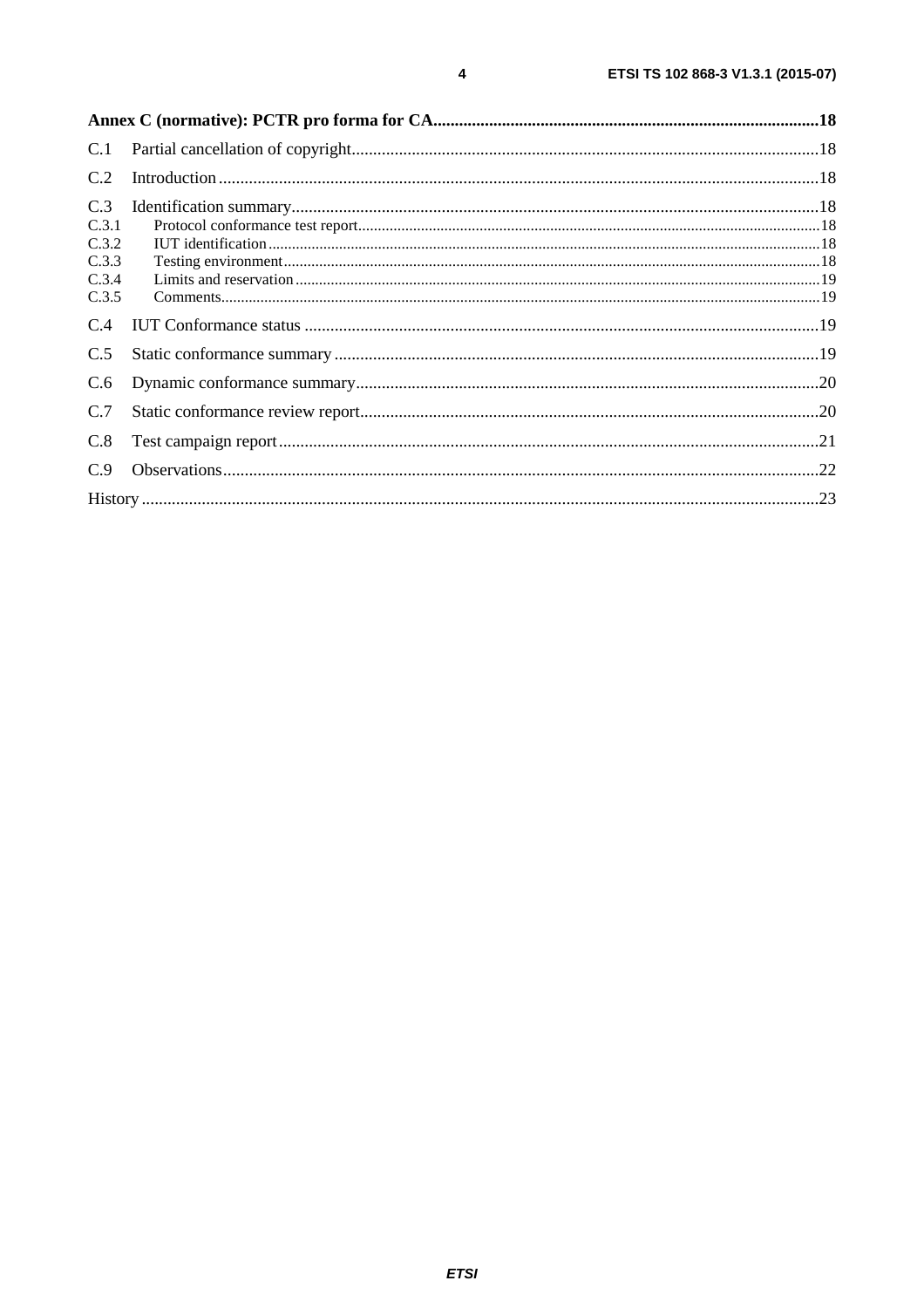### <span id="page-4-0"></span>Intellectual Property Rights

IPRs essential or potentially essential to the present document may have been declared to ETSI. The information pertaining to these essential IPRs, if any, is publicly available for **ETSI members and non-members**, and can be found in ETSI SR 000 314: *"Intellectual Property Rights (IPRs); Essential, or potentially Essential, IPRs notified to ETSI in respect of ETSI standards"*, which is available from the ETSI Secretariat. Latest updates are available on the ETSI Web server ([http://ipr.etsi.org\)](http://webapp.etsi.org/IPR/home.asp).

Pursuant to the ETSI IPR Policy, no investigation, including IPR searches, has been carried out by ETSI. No guarantee can be given as to the existence of other IPRs not referenced in ETSI SR 000 314 (or the updates on the ETSI Web server) which are, or may be, or may become, essential to the present document.

### Foreword

This Technical Specification (TS) has been produced by ETSI Technical Committee Intelligent Transport Systems (ITS).

The present document is part 3 of a multi-part deliverable covering Conformance test specification for Co-operative Awareness Basic Service (CA) as identified below:

Part 1: "Test requirements and Protocol Implementation Conformance Statement (PICS) pro forma";

Part 2: "Test Suite Structure and Test Purposes (TSS & TP)";

#### **Part 3: "Abstract Test Suite (ATS) and Protocol Implementation eXtra Information for Testing (PIXIT)".**

The development of ITS test specifications follows the guidance provided in the ETSI EG 202 798 [[i.1\]](#page-6-0). Therefore this ATS documentation is also based on the guidance provided in ETSI EG 202 798 [\[i.1](#page-6-0)].

### Modal verbs terminology

In the present document "**shall**", "**shall not**", "**should**", "**should not**", "**may**", "**need not**", "**will**", "**will not**", "**can**" and "**cannot**" are to be interpreted as described in clause 3.2 of the [ETSI Drafting Rules](http://portal.etsi.org/Help/editHelp!/Howtostart/ETSIDraftingRules.aspx) (Verbal forms for the expression of provisions).

"**must**" and "**must not**" are **NOT** allowed in ETSI deliverables except when used in direct citation.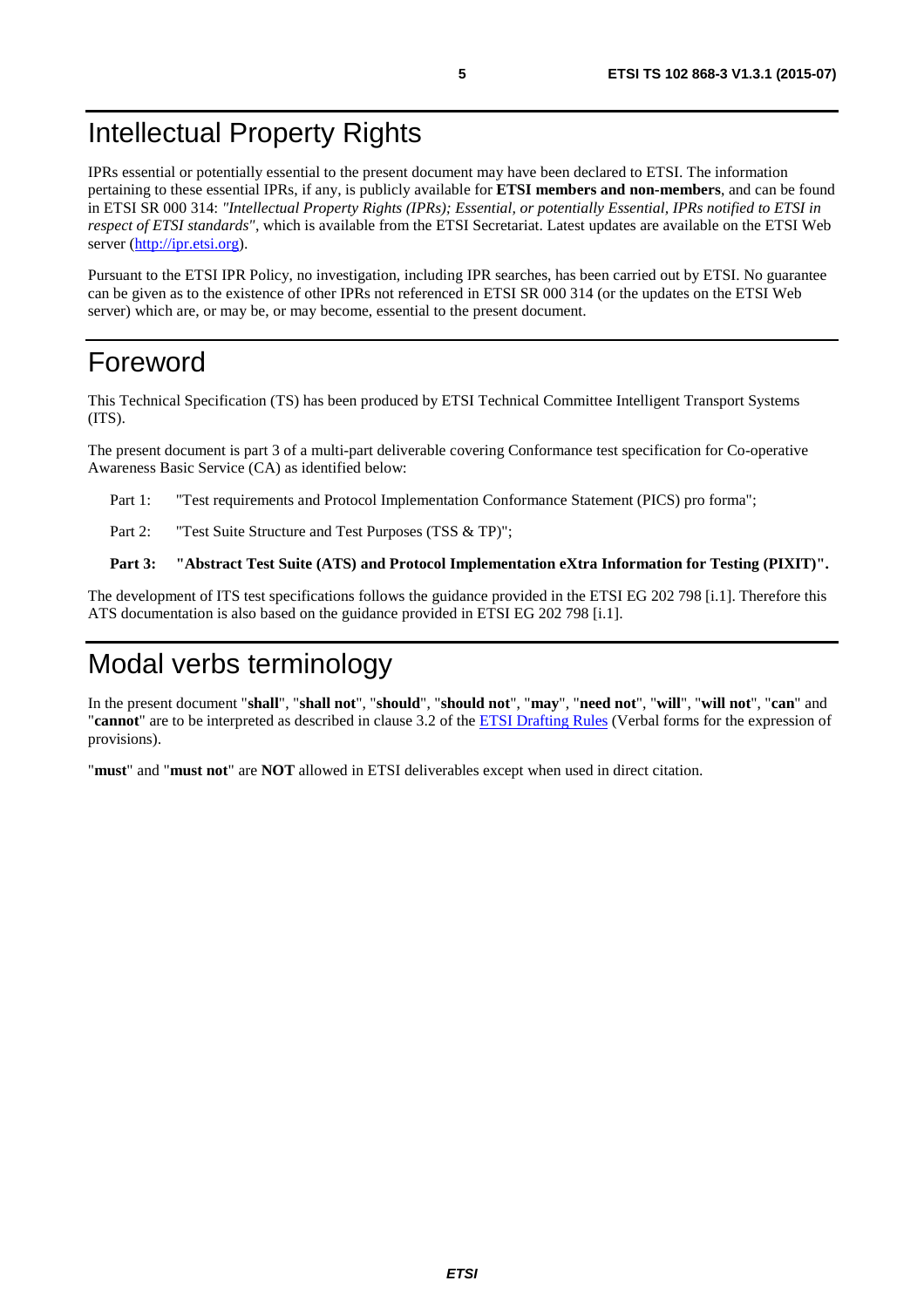### <span id="page-5-0"></span>1 Scope

The present document contains the Abstract Test Suite (ATS) for Co-operative Awareness Basic Service (CA) as defined in ETSI EN 302 637-2 [1] in compliance with the relevant requirements and in accordance with the relevant guidance given in ISO/IEC 9646-7 [5].

The objective of the present document is to provide a basis for conformance tests for Co-operative Awareness Basic Service (CA) equipment giving a high probability of interoperability between different manufacturers' equipment.

The ISO standard for the methodology of conformance testing (ISO/IEC 9646-1 [2] and ISO/IEC 9646-2 [3]) as well as the ETSI rules for conformance testing (ETSI ETS 300 406 [6]) are used as a basis for the test methodology.

### 2 References

### 2.1 Normative references

References are either specific (identified by date of publication and/or edition number or version number) or non-specific. For specific references, only the cited version applies. For non-specific references, the latest version of the reference document (including any amendments) applies.

Referenced documents which are not found to be publicly available in the expected location might be found at [http://docbox.etsi.org/Reference.](http://docbox.etsi.org/Reference)

NOTE: While any hyperlinks included in this clause were valid at the time of publication, ETSI cannot guarantee their long term validity.

The following referenced documents are necessary for the application of the present document.

| $[1]$  | ETSI EN 302 637-2 (V1.3.2): "Intelligent Transport Systems (ITS); Vehicular Communications;<br>Basic Set of Applications; Part 2: Specification of Cooperative Awareness Basic Service".                                                                  |
|--------|-----------------------------------------------------------------------------------------------------------------------------------------------------------------------------------------------------------------------------------------------------------|
| $[2]$  | ISO/IEC 9646-1 (1994): "Information technology - Open Systems Interconnection - Conformance<br>testing methodology and framework - Part 1: General concepts".                                                                                             |
| $[3]$  | ISO/IEC 9646-2 (1994): "Information technology -- Open Systems Interconnection --<br>Conformance testing methodology and framework -- Part 2: Abstract Test Suite specification".                                                                         |
| $[4]$  | ISO/IEC 9646-6 (1994): "Information technology -- Open Systems Interconnection --<br>Conformance testing methodology and framework -- Part 6: Protocol profile test specification".                                                                       |
| $[5]$  | ISO/IEC 9646-7 (1995): "Information technology -- Open Systems Interconnection --<br>Conformance testing methodology and framework -- Part 7: Implementation Conformance<br>Statements".                                                                  |
| [6]    | ETSI ETS 300 406 (1995): "Methods for testing and Specification (MTS); Protocol and profile<br>conformance testing specifications; Standardization methodology".                                                                                          |
| $[7]$  | ETSI ES 201 873-1 (V4.5.1): "Methods for Testing and Specification (MTS); The Testing and<br>Test Control Notation version 3; Part 1: TTCN-3 Core Language".                                                                                              |
| [8]    | ETSI ES 201 873-7 (V4.5.1): "Methods for Testing and Specification (MTS); The Testing and<br>Test Control Notation version 3; Part 7: Using ASN.1 with TTCN-3".                                                                                           |
| [9]    | ETSI TS 102 868-1 (V1.3.1): "Intelligent Transport Systems (ITS); Testing; Conformance test<br>specifications for Co-operative Awareness Messages (CAM); Part 1: Test requirements and<br>Protocol Implementation Conformance Statement (PICS) proforma". |
| $[10]$ | ETSI TS 102 894-2 (V1.2.1): "Intelligent Transport Systems (ITS); Users and applications<br>requirements; Part 2: Applications and facilities layer common data dictionary".                                                                              |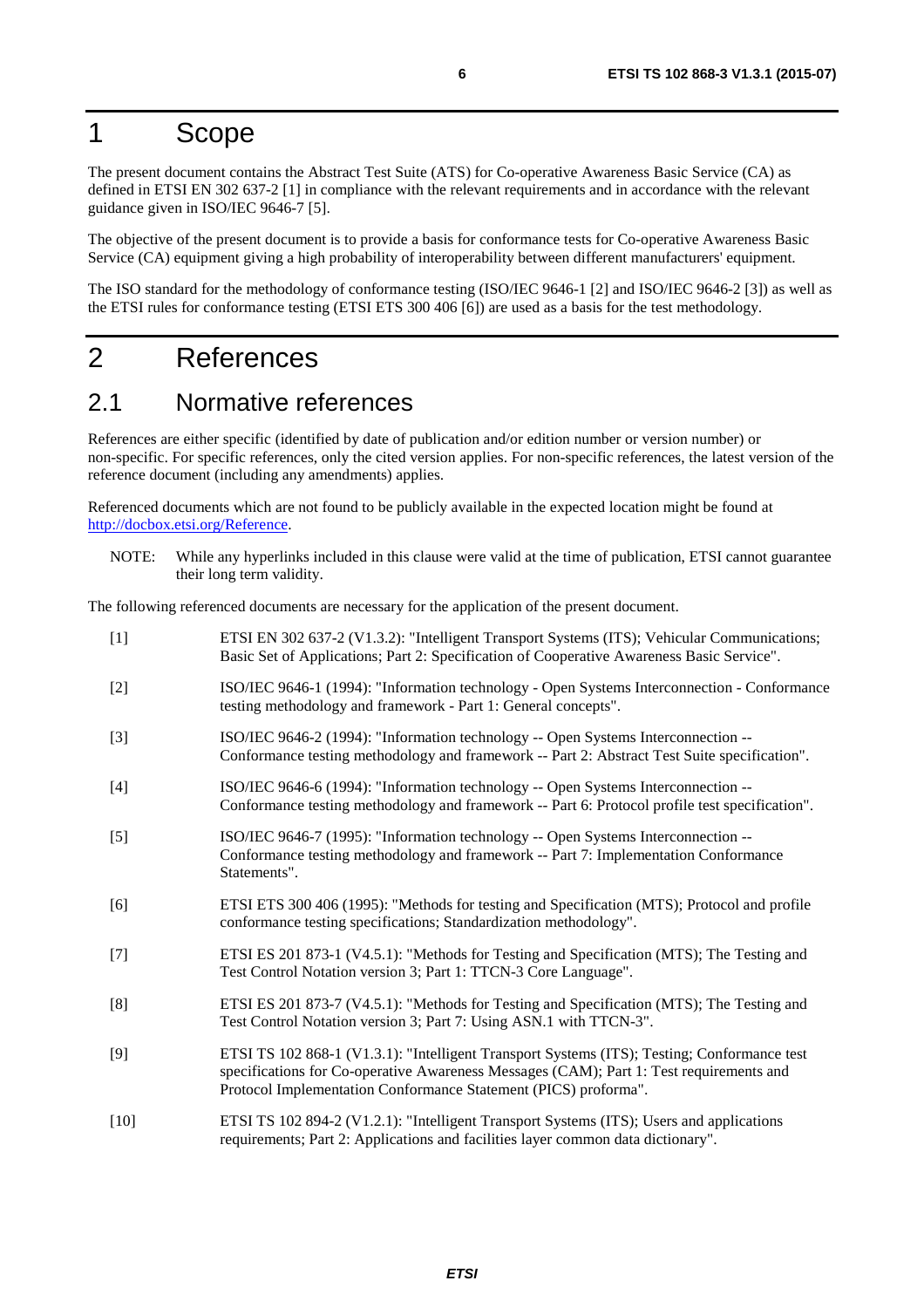### <span id="page-6-0"></span>2.2 Informative references

References are either specific (identified by date of publication and/or edition number or version number) or non-specific. For specific references, only the cited version applies. For non-specific references, the latest version of the reference document (including any amendments) applies.

NOTE: While any hyperlinks included in this clause were valid at the time of publication, ETSI cannot guarantee their long term validity.

The following referenced documents are not necessary for the application of the present document but they assist the user with regard to a particular subject area.

[i.1] ETSI EG 202 798 (V1.1.1): "Intelligent Transport Systems (ITS); Testing; Framework for conformance and interoperability testing".

### 3 Definitions and abbreviations

### 3.1 Definitions

For the purposes of the present document, the terms and definitions given in ETSI EN 302 637-2 [[1\]](#page-5-0), ISO/IEC 9646-1 [[2](#page-5-0)] and ISO/IEC 9646-7 [[5\]](#page-5-0) apply.

### 3.2 Abbreviations

For the purposes of the present document, the following abbreviations apply:

| <b>ASN</b>   | <b>Abstract Syntax Notation</b>                               |
|--------------|---------------------------------------------------------------|
| ASN.1        | <b>Abstract Syntax Notation One</b>                           |
| <b>ATM</b>   | <b>Abstract Test Method</b>                                   |
| <b>ATS</b>   | <b>Abstract Test Suite</b>                                    |
| BV           | valid test events for Behaviour tests                         |
| CA           | Co-operative Awareness Basic Service                          |
| <b>CAM</b>   | <b>Cooperative Awareness Messages</b>                         |
| <b>CAN</b>   | <b>Controller Area Network</b>                                |
| <b>CRS</b>   | <b>Crash Status</b>                                           |
| <b>FMT</b>   | <b>Message Format</b>                                         |
| <b>GFQ</b>   | <b>Generation Frequency</b>                                   |
| <b>INA</b>   | <b>Information Adaptation</b>                                 |
| <b>ISO</b>   | International Organization for Standardization                |
| <b>ITS</b>   | <b>Intelligent Transport Systems</b>                          |
| <b>IUT</b>   | <b>Implementation Under Test</b>                              |
| <b>LDM</b>   | Local Dynamic Map                                             |
| <b>MSD</b>   | <b>Message Dissemination</b>                                  |
| MSG          | <b>Message Generation</b>                                     |
| <b>MSP</b>   | <b>Message Processing</b>                                     |
| <b>MTC</b>   | Main Test Component                                           |
| <b>PCTR</b>  | Protocol Conformance Testing Report                           |
| <b>PICS</b>  | Protocol Implementation Conformance Statement                 |
| <b>PIXIT</b> | Partial Protocol Implementation eXtra Information for Testing |
| <b>PX</b>    | Pixit                                                         |
| <b>SAP</b>   | Service Access Point                                          |
| <b>SCS</b>   | <b>System Conformance Statement</b>                           |
| <b>SCTR</b>  | <b>Static Conformance Test Report</b>                         |
| <b>SUT</b>   | System Under Test                                             |
| TC           | <b>Test Case</b>                                              |
| TI           | Timer tests                                                   |
| TP           | <b>Test Purposes</b>                                          |
| <b>TSS</b>   | <b>Test Suite Structure</b>                                   |
| TTCN         | <b>Testing and Test Control Notation</b>                      |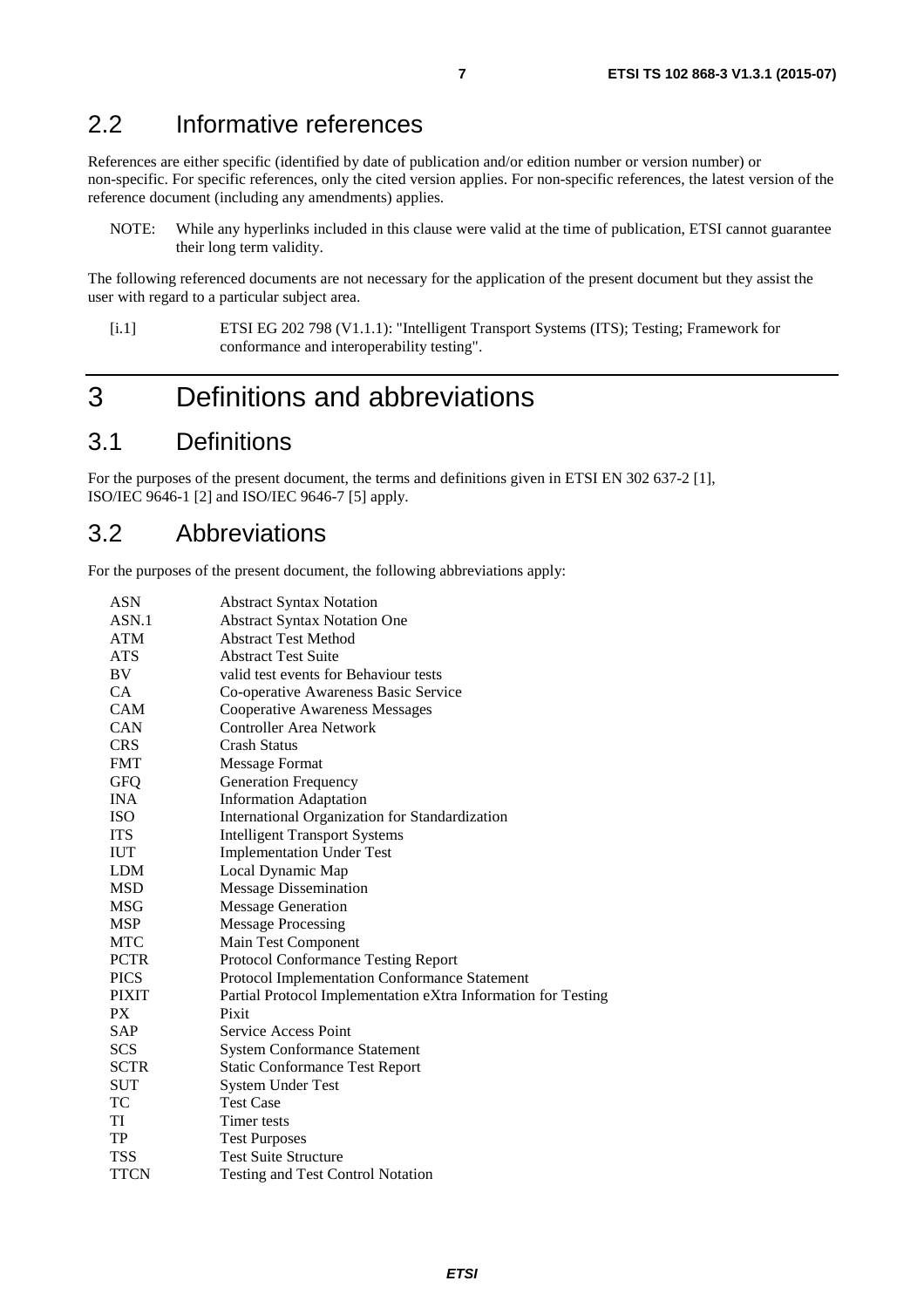## <span id="page-7-0"></span>4 Abstract Test Method (ATM)

### 4.1 Abstract protocol tester

The abstract protocol tester used by this test suite is described in figure 1. The test system will simulate valid and invalid protocol behaviour, and will analyse the reaction of the IUT.



**Figure 1: Abstract protocol tester - CA** 

### 4.2 Test Configuration

This test suite uses a unique test configuration in order to cover the different test scenarios. In this configuration, the tester simulates one ITS station implementing the CAM protocol.

### 4.3 Test architecture

The present document implements the general TTCN-3 test architecture described in ETSI EG 202 798 [[i.1\]](#page-6-0), clauses 6.3.2 and 8.3.1.

Figure 2 shows the test architecture used for the CA ATS. The CA test component requires using only the Main Test Component (MTC). The MTC communicates with the CA SUT over the camPort. The camPort is used to exchange CA protocol messages between the CA test component and the CA IUT.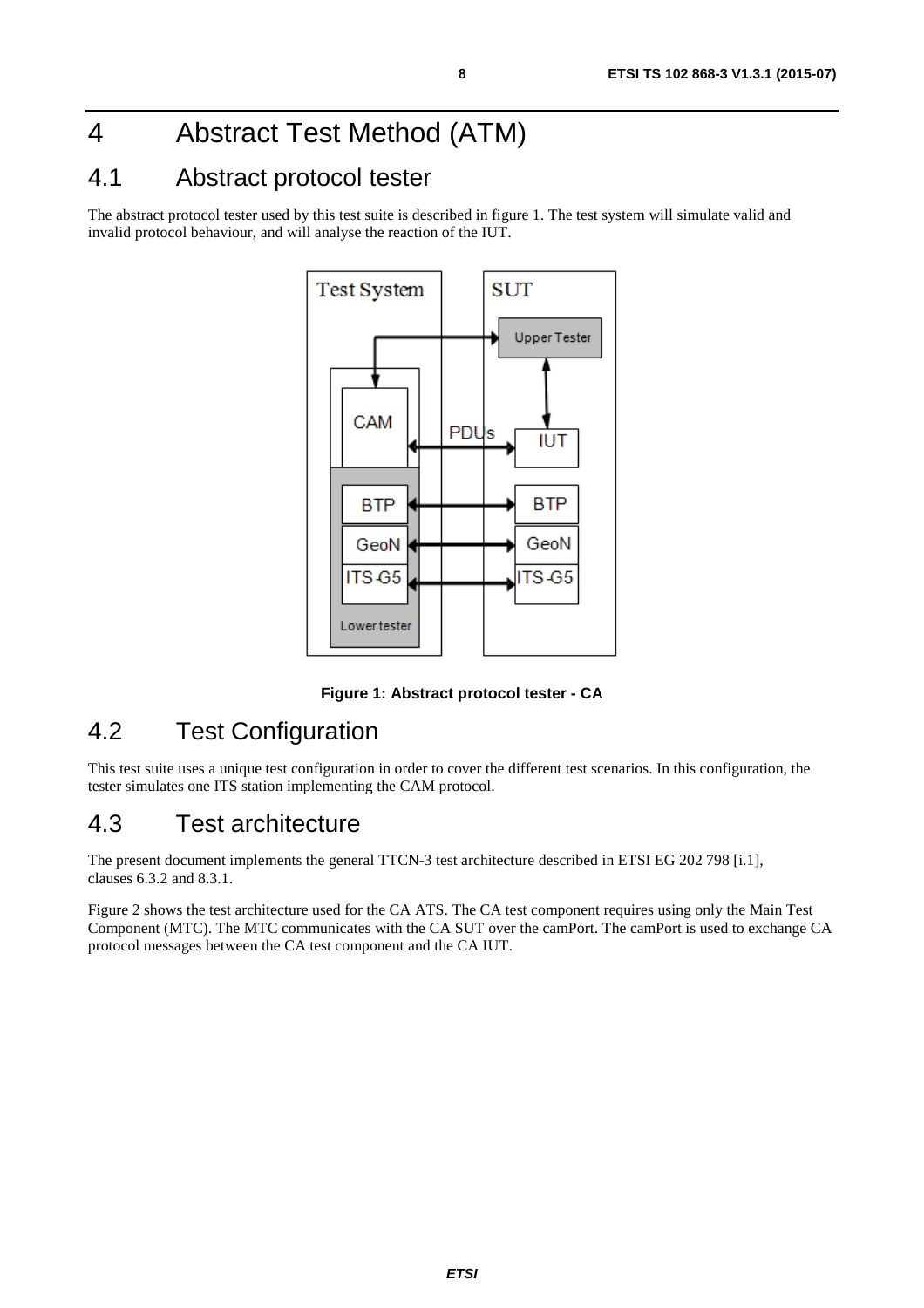<span id="page-8-0"></span>The Upper tester entity in the SUT enables triggering CA functionalities by simulating primitives from application or LDM entities. It is required to trigger the CA layer in the SUT to send CA messages, which are resulting from upper layer primitives. Furthermore, receiving CA messages may result for the CA layer in sending primitives to the upper layer (sending Data to LDM for instance).



**Figure 2: Test system architecture** 

### 4.4 Ports and ASPs (Abstract Services Primitives)

### 4.4.1 Introduction

Two ports are used by the CA ATS:

- The camPort, of type CamPort.
- The utPort, of type UpperTesterPort.

### 4.4.2 Primitives of the camPort

Two types of primitives are used in the camPort:

- The CamInd primitive used to receive messages of type CamPdu.
- The CamReq primitive used to send messages of type CamPdu.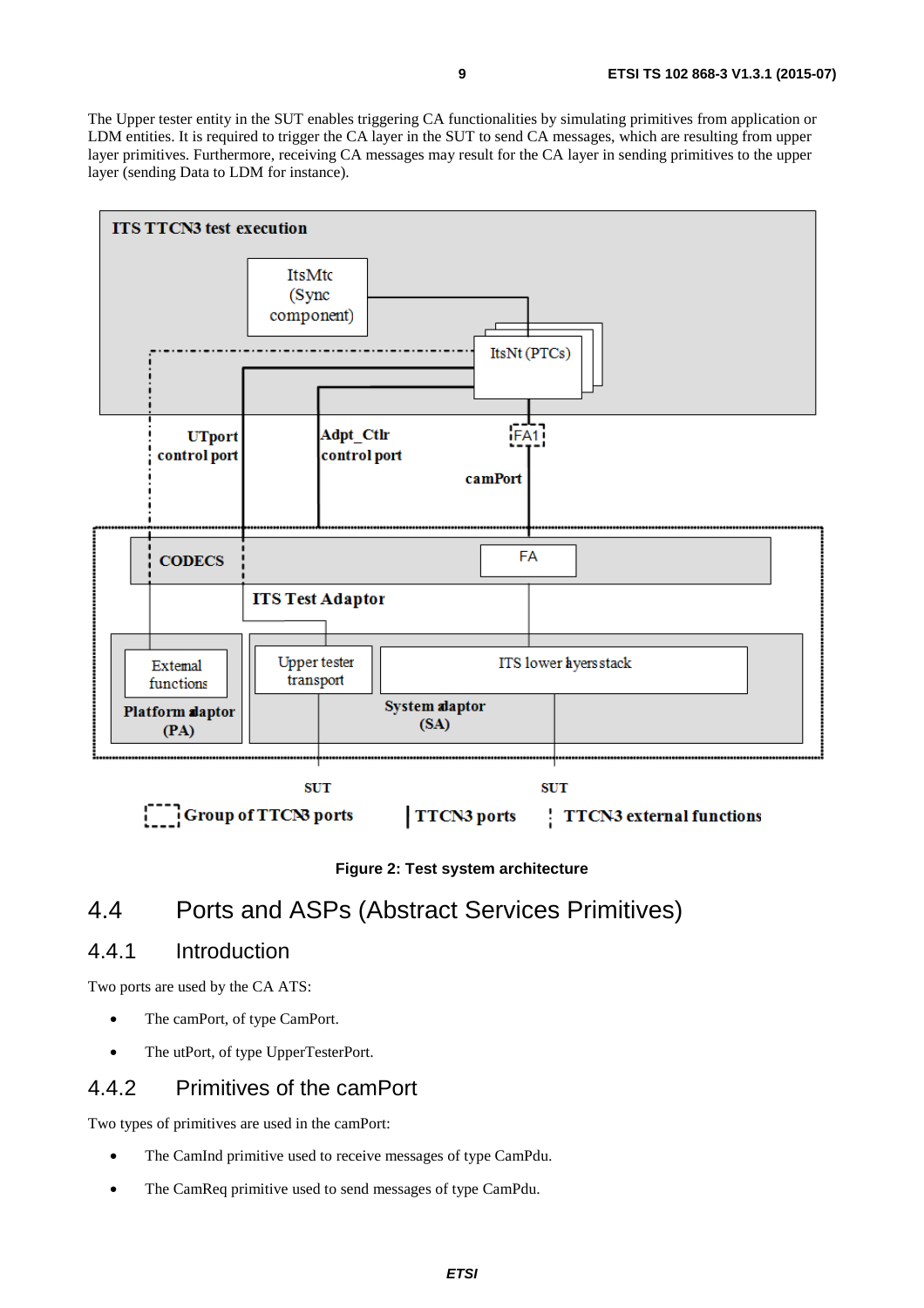<span id="page-9-0"></span>These two primitives use the CamPdu type, which is declared in the CAM.asn ASN.1 module, following the ASN.1 definition from ETSI EN 302 637-2 [\[1](#page-5-0)].

CamPdu ::= SEQUENCE { header ItsPduHeader, cam CoopAwareness }

### 4.4.3 Primitives of the utPort

This port uses two types of primitives:

- The UtInitialize primitive used to initialize IUT.
- The UtTrigger primitive used trigger upper layer events in IUT.

### 5 Untestable Test Purposes

Table 1 gives a list of TPs, which are not implemented in the ATS due to the chosen ATM or other restrictions.

#### **Table 1: Untestable TP**

| Геst<br>purpose   | Reason                                                          |
|-------------------|-----------------------------------------------------------------|
| ITP/CAM/MSP/BV-02 | 1 - No security elements in the ATS<br><b>NO</b><br>implemented |

## 6 ATS conventions

### 6.1 Introduction

The ATS conventions are intended to give a better understanding of the ATS but they also describe the conventions made for the development of the ATS. These conventions shall be considered during any later maintenance or further development of the ATS.

The ATS conventions contain two clauses, the testing conventions and the naming conventions. The testing conventions describe the functional structure of the ATS. The naming conventions describe the structure of the naming of all ATS elements.

To define the ATS, the guidelines of the document ETSI ETS 300 406 [[6](#page-5-0)] were considered.

### 6.2 Testing conventions

### 6.2.1 Testing states

#### 6.2.1.1 Initial state

All test cases start with the function f\_prInitialState. This function brings the IUT in an "initialized" state by invoking the upper tester primitive UtInitialize.

#### 6.2.1.2 Final state

All test cases end with the function f\_poDefault. This function brings the IUT back in an "idle" state. As no specific actions are required for the idle state in ETSI EN 302 637-2 [[1](#page-5-0)], the function f\_ poDefault does not invoke any action.

As necessary, further actions may be included in the f\_poDefault function.

### 6.2.2 Message types - ASN.1 definitions

ASN.1 definitions from ETSI EN 302 637-2 [[1\]](#page-5-0) are directly imported in TTCN-3 using the ASN.1 import method specified in ETSI ES 201 873-7 [[8](#page-5-0)].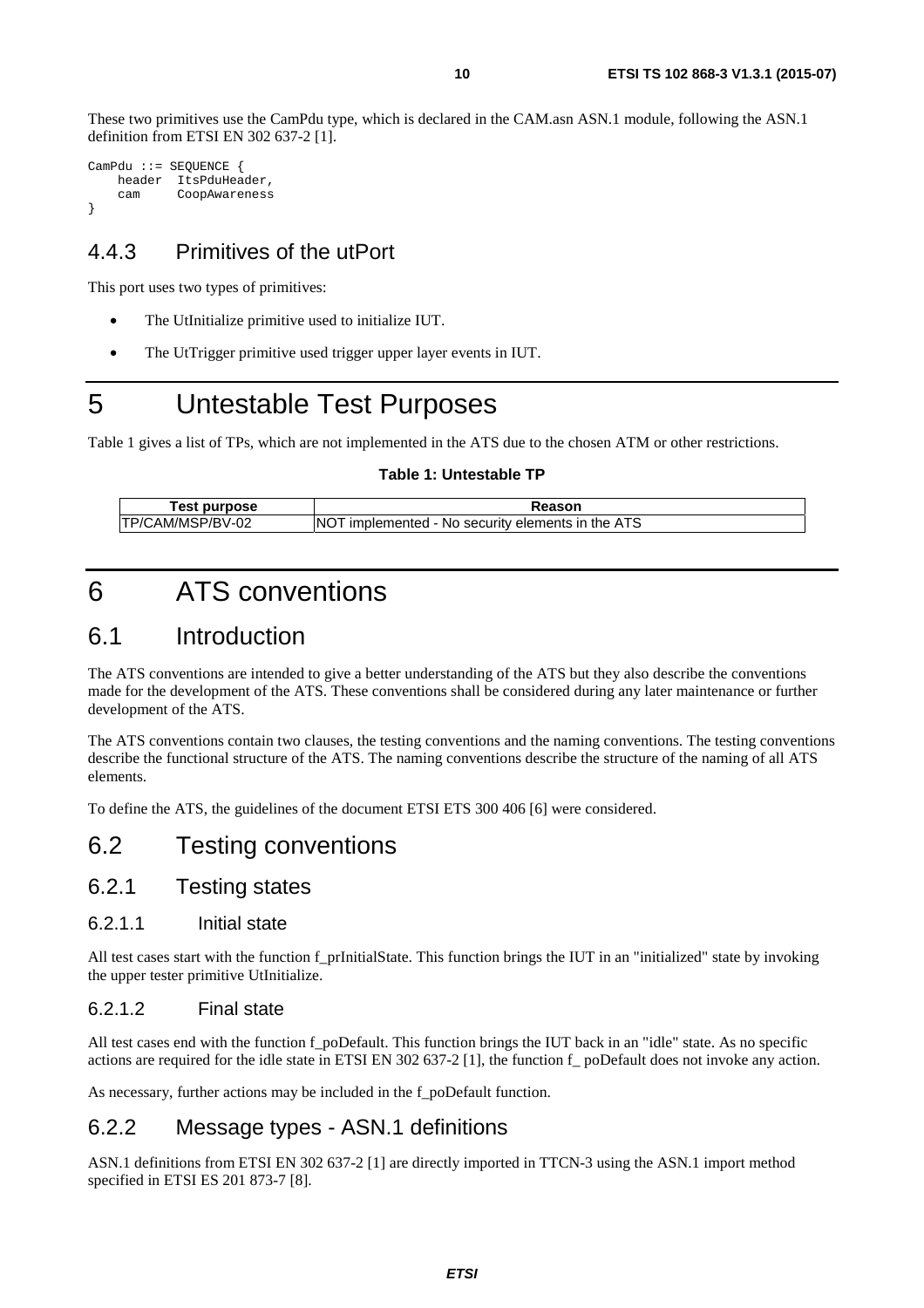<span id="page-10-0"></span>The following example shows the TTCN-3 import statement used to import ASN.1 definitions in the TTCN-3 modules:

```
import from CAM_PDU_Descriptions language "ASN.1:1997" all;
```
Generic ASN.1 definitions (message header, station Id, etc.), are defined in the Common Data Dictionary ETSI TS 102 894-2 [\[10](#page-5-0)] ASN.1 module. Thus the CA ASN.1 modules need to import these definitions from the Common Data Dictionary ETSI TS 102 894-2 [\[10\]](#page-5-0) ASN.1 module (see the following ASN.1 import statement extracted from the CA ASN.1 module):

```
IMPORTS 
    ItsPduHeader, StationID, ... 
FROM ITS-Container { 
  itu-t(0) identified-organization(4) etsi(0) itsDomain(5) wg1(1) ts(102894) cdd(2) version(1) 
};
```
### 6.3 Naming conventions

#### 6.3.1 Introduction

This test suite follows the naming convention guidelines provided in the ETSI EG 202 798 [[i.1](#page-6-0)].

### 6.3.2 General guidelines

The naming convention is based on the following underlying principles:

- in most cases, identifiers should be prefixed with a short alphabetic string (specified in table [2](#page-11-0)) indicating the type of TTCN-3 element it represents;
- suffixes should not be used except in those specific cases identified in table 2;
- prefixes and suffixes should be separated from the body of the identifier with an underscore ("\_");

EXAMPLE 1: c\_sixteen, t\_wait.

- only module names, data type names and module parameters should begin with an upper-case letter. All other names (i.e. the part of the identifier following the prefix) should begin with a lower-case letter;
- the start of second and subsequent words in an identifier should be indicated by capitalizing the first character. Underscores should not be used for this purpose.

EXAMPLE 2: f\_initialState.

Table [2](#page-11-0) specifies the naming guidelines for each element of the TTCN-3 language indicating the recommended prefix, suffixes (if any) and capitalization.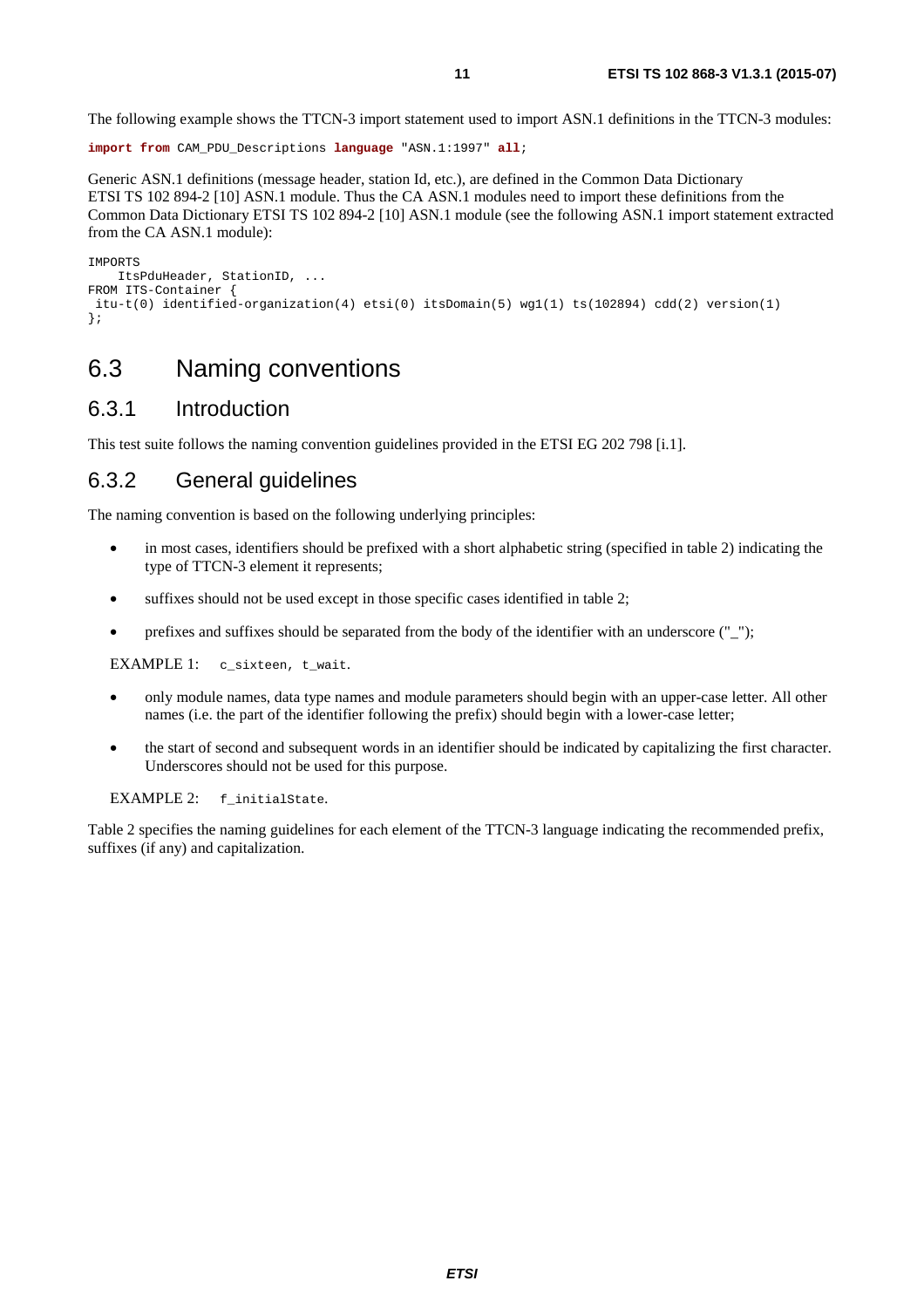<span id="page-11-0"></span>

| Language element                           | <b>Naming convention</b>      | <b>Prefix</b>   | <b>Example identifier</b> |
|--------------------------------------------|-------------------------------|-----------------|---------------------------|
| Module                                     | Use upper-case initial letter | none            | <b>IPv6Templates</b>      |
| Group within a module                      | Use lower-case initial letter | none            | messageGroup              |
| Data type                                  | Use upper-case initial letter | none            | SetupContents             |
| Message template                           | Use lower-case initial letter | $m_{-}$         | m_setupInit               |
| Message template with wildcard or matching | Use lower-case initial        | mw              | mw_anyUserReply           |
| expression                                 | letters                       |                 |                           |
| Signature template                         | Use lower-case initial letter | s               | s_callSignature           |
| Port instance                              | Use lower-case initial letter | none            | signallingPort            |
| Test component instance                    | Use lower-case initial letter | none            | userTerminal              |
| Constant                                   | Use lower-case initial letter | $C_{-}$         | c_maxRetransmission       |
| Constant (defined within component type)   | Use lower-case initial letter | <b>CC</b>       | cc_minDuration            |
| External constant                          | Use lower-case initial letter | CX              | cx macld                  |
| Function                                   | Use lower-case initial letter | f               | f authentication()        |
| <b>External function</b>                   | Use lower-case initial letter | $\mathsf{tx}\_$ | fx_calculateLength()      |
| Altstep (incl. Default)                    | Use lower-case initial letter | a               | a_receiveSetup()          |
| Test case                                  | Use ETSI numbering            | TC              | TC_COR_0009_47_ND         |
| Variable (local)                           | Use lower-case initial letter | $V_{-}$         | v macld                   |
| Variable (defined within a component type) | Use lower-case initial        | VC              | vc_systemName             |
|                                            | letters                       |                 |                           |
| Timer (local)                              | Use lower-case initial letter | $\mathbf{t}$    | t wait                    |
| Timer (defined within a component)         | Use lower-case initial        | tc              | tc_authMin                |
|                                            | letters                       |                 |                           |
| Module parameters for PICS                 | Use all upper case letters    | PICS            | PICS_DOOROPEN             |
| Module parameters for other parameters     | Use all upper case letters    | PX_             | PX_TESTER_STATION_ID      |
| <b>Formal Parameters</b>                   | Use lower-case initial letter | $p_{-}$         | p_macId                   |
| <b>Enumerated Values</b>                   | Use lower-case initial letter | $e_{-}$         | e_syncOk                  |

**Table 2: ETSI TTCN-3 generic naming conventions** 

### 6.3.3 ITS specific TTCN-3 naming conventions

Next to such general naming conventions, table 3 shows specific naming conventions that apply to the ITS TTCN-3 test suite.

| Language element        | <b>Naming convention</b> | <b>Prefix</b>                                            | <b>Example identifier</b> |
|-------------------------|--------------------------|----------------------------------------------------------|---------------------------|
| <b>ITS Module</b>       | Use upper-case initial   | Its"IUTname"                                             | ItsCam                    |
|                         | letter                   |                                                          |                           |
| Module containing types | Use upper-case initial   | Its"IUTname"_TypesAndValues                              | ItsCam_TypesAndValues     |
| and values              | letter                   |                                                          |                           |
| Module containing       | Use upper-case initial   | Its"IUTname"_Templates                                   | <b>ItsCam Templates</b>   |
| Templates               | letter                   |                                                          |                           |
| Module containing test  | Use upper-case initial   | Its"IUTname" TestCases                                   | ItsCam TestCases          |
| cases                   | letter                   |                                                          |                           |
| Module containing       | Use upper-case initial   | Its"IUTname" Functions                                   | <b>ItsCam Functions</b>   |
| functions               | letter                   |                                                          |                           |
| Module containing       | Use upper-case initial   | Its"IUTname"_ExternalFunctions  ItsCam_ExternalFunctions |                           |
| external functions      | letter                   |                                                          |                           |
| Module containing       | Use upper-case initial   | Its"IUTname" Interface                                   | ItsCam Interface          |
| components, ports and   | letter                   |                                                          |                           |
| message definitions     |                          |                                                          |                           |
| Module containing main  | Use upper-case initial   | Its"IUTname" TestSystem                                  | ItsCam TestSystem         |
| component definitions   | letter                   |                                                          |                           |
| Module containing the   | Use upper-case initial   | Its"IUTname" TestControl                                 | ItsCam TestControl        |
| control part            | letter                   |                                                          |                           |

**Table 3: ITS specific TTCN-3 naming conventions**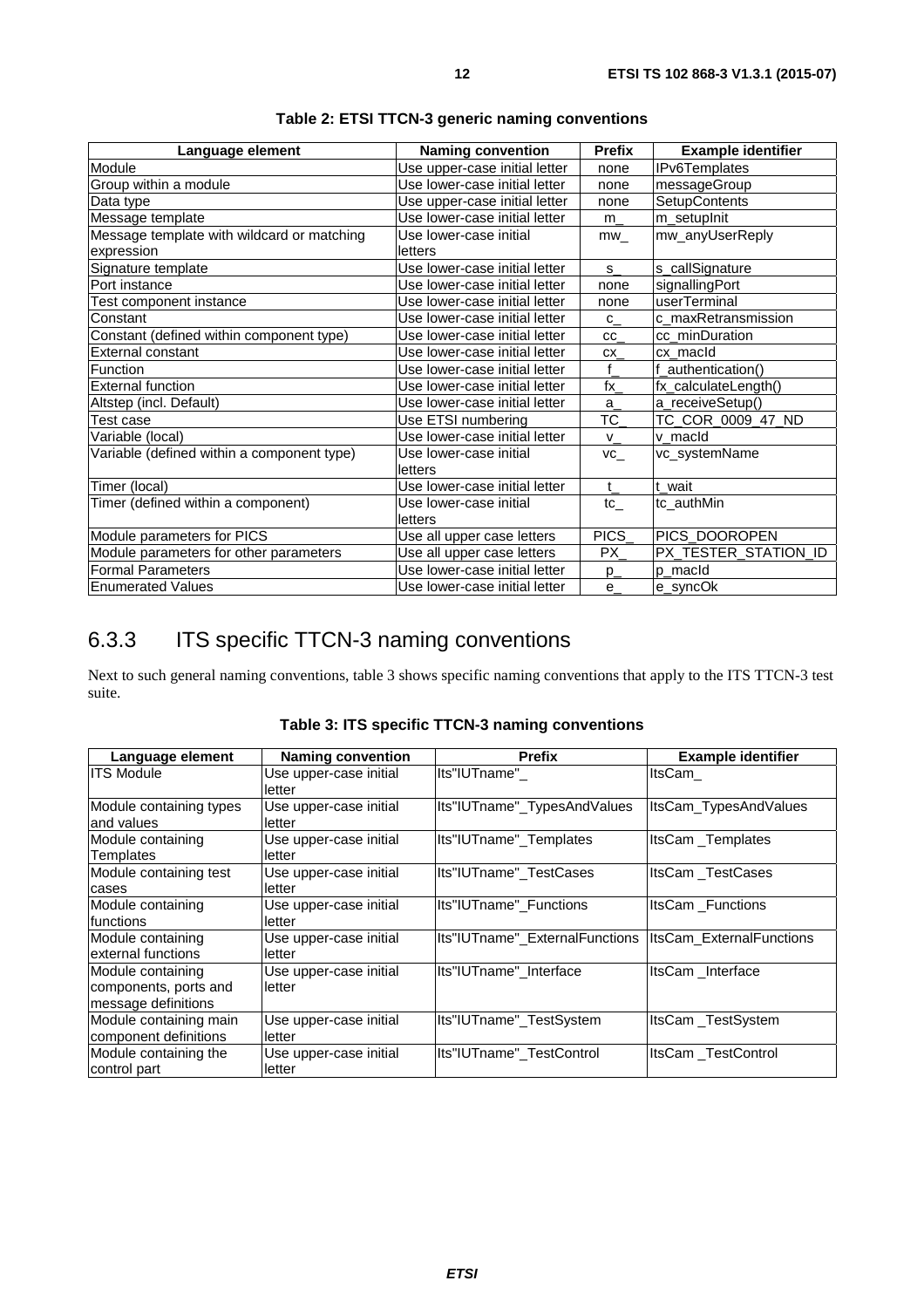### <span id="page-12-0"></span>6.3.4 Usage of Log statements

All TTCN-3 log statements use the following format using the same order:

- Three asterisks.
- The TTCN-3 test case or function identifier in which the log statement is defined.
- One of the categories of log: INFO, WARNING, ERROR, PASS, FAIL, INCONC, TIMEOUT.
- Free text.
- three asterisks.

```
EXAMPLE 1: log("*** TC_CAM_MSG_BV_01: INFO: Initial conditions: First CAM 
            message received ***");
```
Furthermore, the following rules are applied for the CA ATS:

- Log statements are used in the body of the functions, so that invocations of functions are visible in the test logs.
- All TTCN-3 setverdict statements are combined (as defined in ETSI ES 201 873-1 [[7\]](#page-5-0)) with a log statement following the same above rules (see example 2).

EXAMPLE 2: **setverdict**(**pass**, "\*\*\* TC\_CAM\_INA\_CRS\_BV\_01: PASS: CAM message received with crashStatus = true \*\*\*").

### 6.3.5 Test Case (TC) identifier

Table 4 shows the test case naming convention, which follows the same naming convention as the test purposes.

#### **Table 4: TC naming convention**

| <b>Identifier</b> | TC_ <root>_<gr>_<sgr>_<x>_<nn><br/>or<br/>TP_<root>_<gr>_<x>_<nn><br/>when no <math>&lt;</math>sgr<math>&gt;</math></nn></x></gr></root></nn></x></sgr></gr></root> |            |                                      |
|-------------------|---------------------------------------------------------------------------------------------------------------------------------------------------------------------|------------|--------------------------------------|
|                   | $<$ root $>$ = root                                                                                                                                                 | CAM        |                                      |
|                   | $<$ gr $>$ = group                                                                                                                                                  | MSD        | Message Dissemination                |
|                   |                                                                                                                                                                     | <b>MSP</b> | Message Processing                   |
|                   | $\leq$ sgr $>$ =sub-group                                                                                                                                           | FMT        | Message Format                       |
|                   |                                                                                                                                                                     | INA        | Information Adaptation               |
|                   |                                                                                                                                                                     | GFQ        | <b>Generation Frequency</b>          |
|                   |                                                                                                                                                                     | <b>PAR</b> | Lower layer parameter                |
|                   | $\langle x \rangle$ = type of testing                                                                                                                               | BV         | Behaviour tests to valid test events |
|                   |                                                                                                                                                                     |            | Timer tests                          |
|                   | $km$ = sequential number                                                                                                                                            |            | 01 to 99                             |

#### EXAMPLE: TP identifier: TP/CAM/MSD/BV/01 TC identifier: TC\_CAM\_MSD\_BV\_01.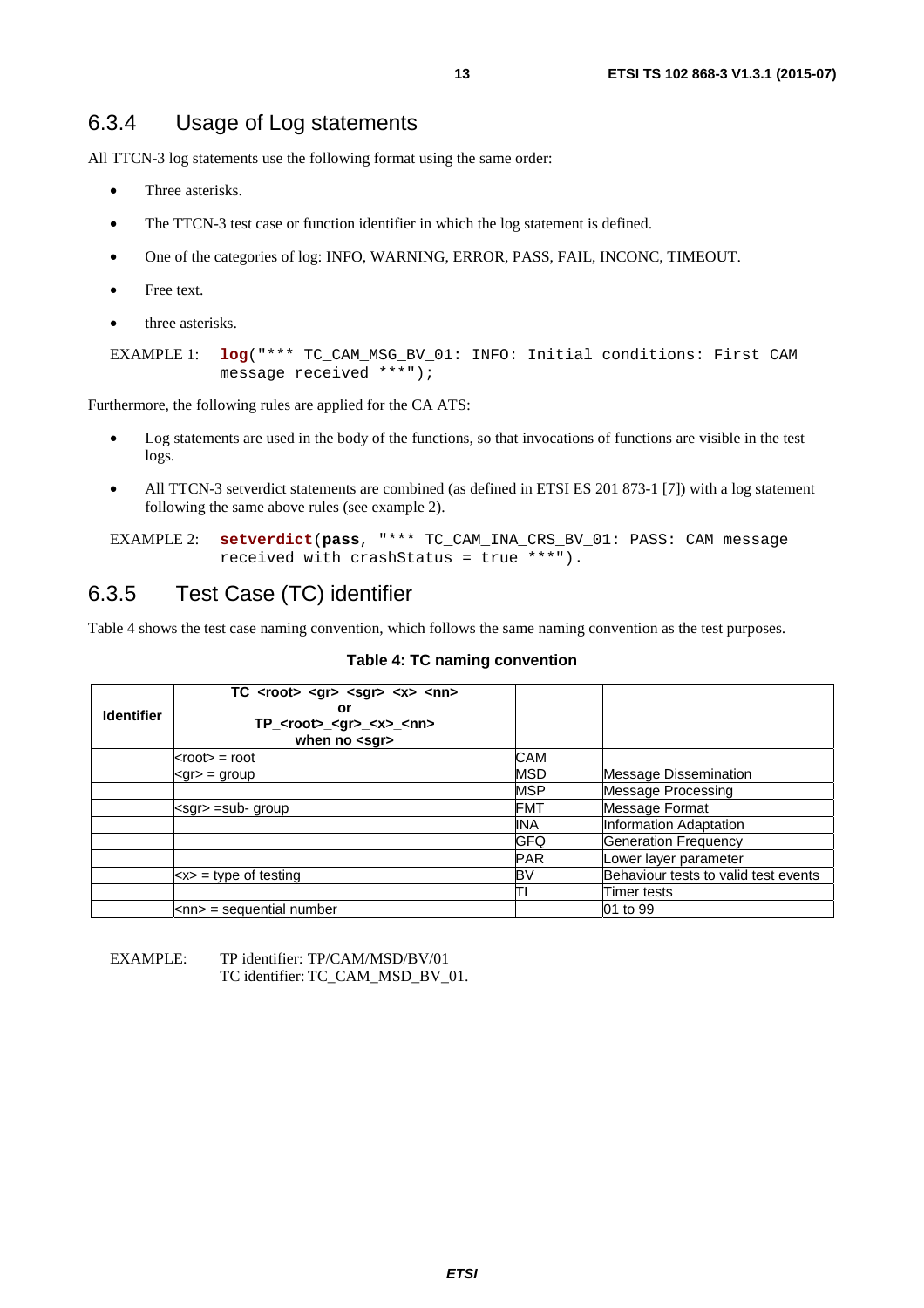## <span id="page-13-0"></span>Annex A (normative): TTCN-3 library modules

## A.1 Electronic annex, zip file with TTCN-3 code

This ATS has been produced using the Testing and Test Control Notation (TTCN) according to ETSI ES 201 873-1 [\[7\]](#page-5-0).

This test suite has been compiled error-free using two different commercial TTCN-3 compilers.

The TTCN-3 library modules, which form parts of the present document, are contained in the archive ts 10286803v010301p0.zip which accompanies the present document.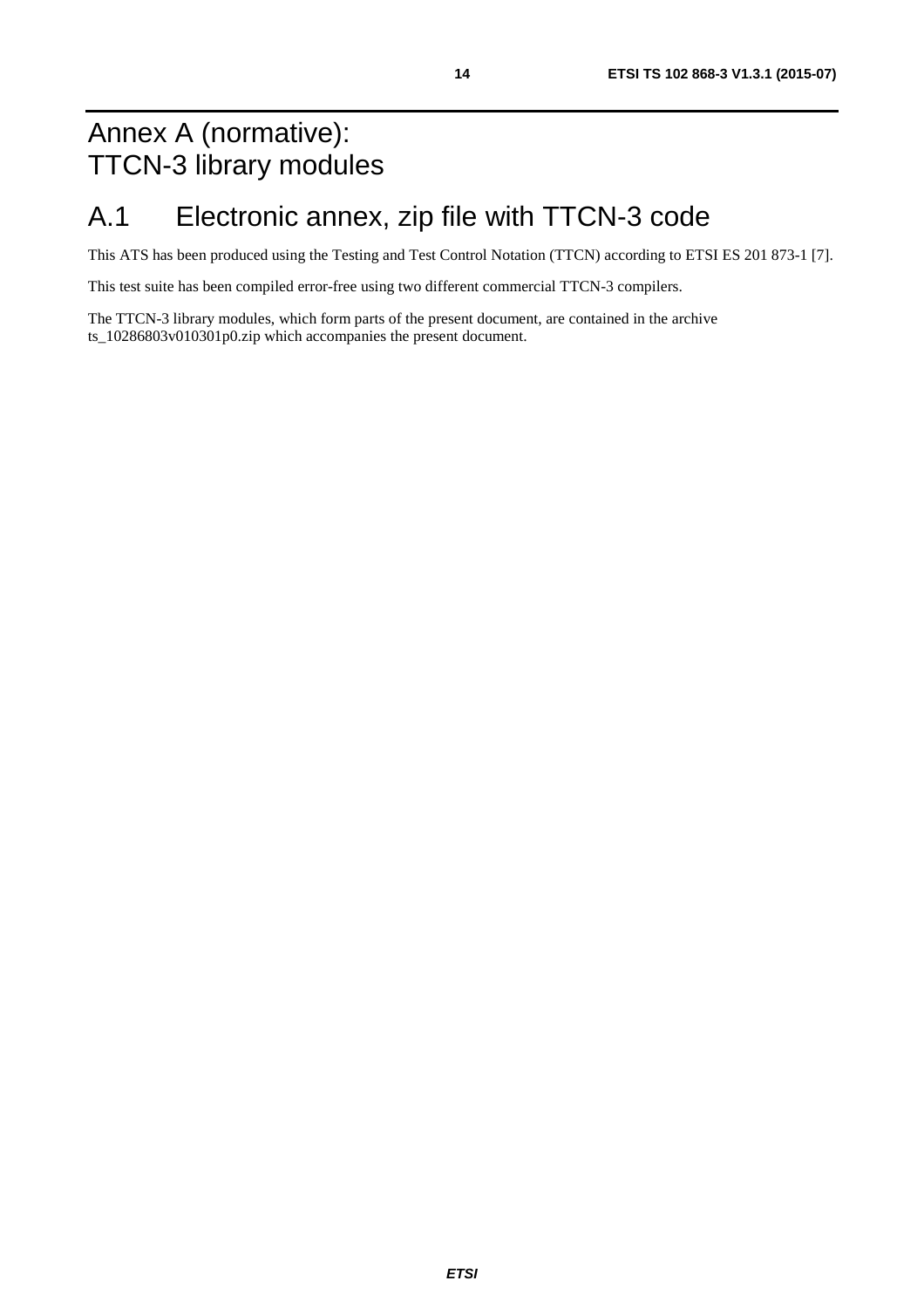## <span id="page-14-0"></span>Annex B (normative): Partial PIXIT pro forma for CA

## B.1 Partial cancellation of copyright

Notwithstanding the provisions of the copyright clause related to the text of the present document, ETSI grants that users of the present document may freely reproduce the Partial PIXIT pro forma in this annex so that it can be used for its intended purposes and may further publish the completed Partial PIXIT.

## B.2 Introduction

The PIXIT Pro forma is based on ISO/IEC 9646-6 [\[4](#page-5-0)]. Any needed additional information can be found in this international standard document.

## B.3 Identification summary

**Table B.1** 

| <b>PIXIT Number:</b>         |  |
|------------------------------|--|
| <b>Test Laboratory Name:</b> |  |
| Date of Issue:               |  |
| Issued to:                   |  |

## B.4 ATS summary

**Table B.2** 

| <b>Protocol Specification:</b> | ETSI EN 302 637-2 (V1.3.2) [1]             |
|--------------------------------|--------------------------------------------|
| Protocol to be tested:         | ICA (Co-operative Awareness Basic Service) |
| <b>ATS Specification:</b>      | IETSI TS 102 868-3                         |
| Abstract Test Method:          | Clause 4                                   |

## B.5 Test laboratory

**Table B.3** 

| Test Laboratory Identification: |  |
|---------------------------------|--|
| <b>Test Laboratory Manager:</b> |  |
| Means of Testing:               |  |
| <b>SAP Address:</b>             |  |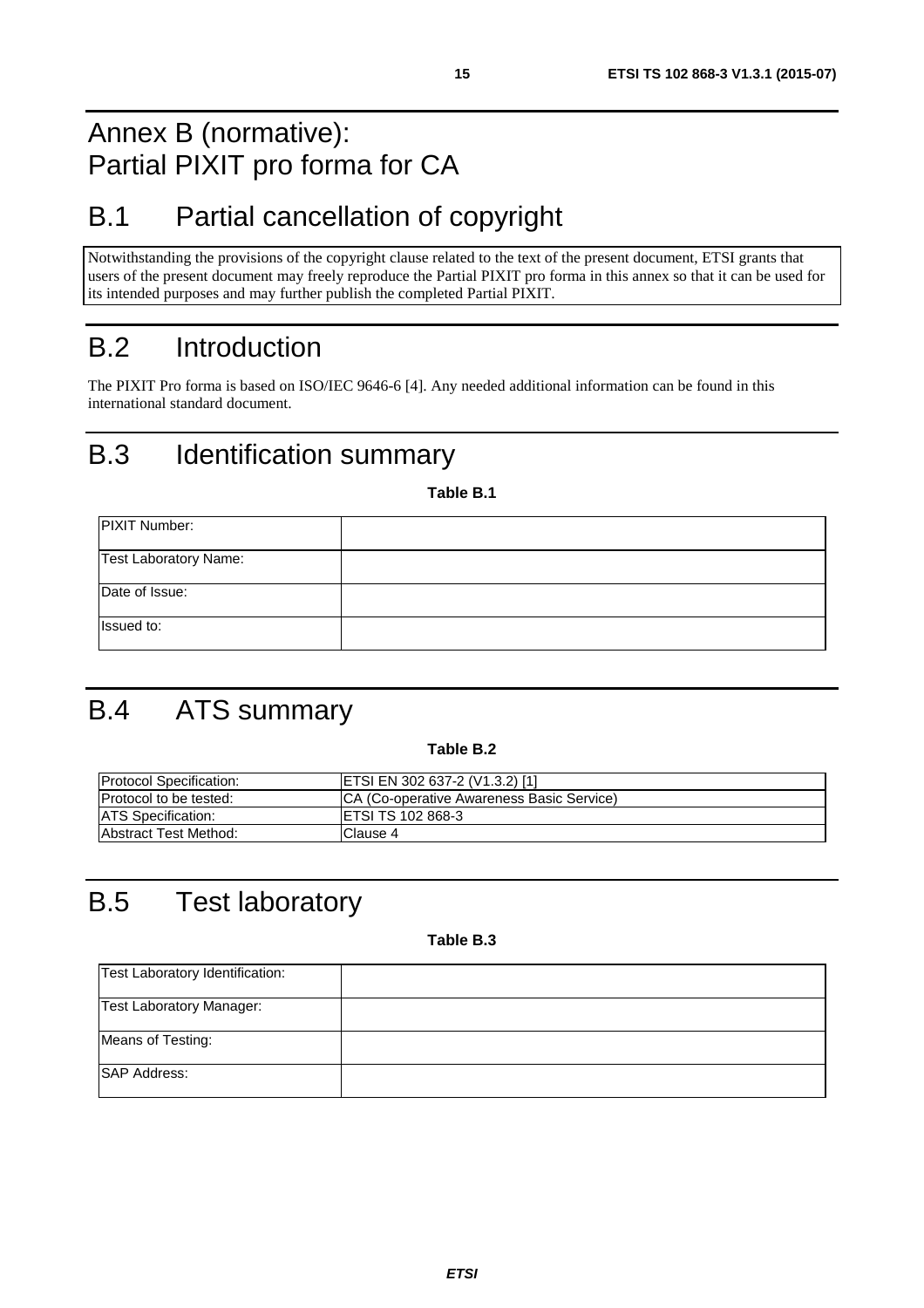## <span id="page-15-0"></span>B.6 Client identification

**Table B.4** 

| Client Identification:    |  |
|---------------------------|--|
| Client Test manager:      |  |
| Test Facilities required: |  |

## B.7 SUT

#### **Table B.5**

| Name:                            |  |
|----------------------------------|--|
| Version:                         |  |
| <b>SCS Number:</b>               |  |
| Machine configuration:           |  |
| Operating System Identification: |  |
| <b>IUT</b> Identification:       |  |
| PICS Reference for IUT:          |  |
| Limitations of the SUT:          |  |
| <b>Environmental Conditions:</b> |  |

## B.8 Protocol layer information

### B.8.1 Protocol identification

#### **Table B.6**

| Name:                   | ETSI EN 302 637-2 (V1.3.2) [1] |
|-------------------------|--------------------------------|
| Version:                |                                |
| <b>PICS References:</b> | ETSI TS 102 868-1 [9]          |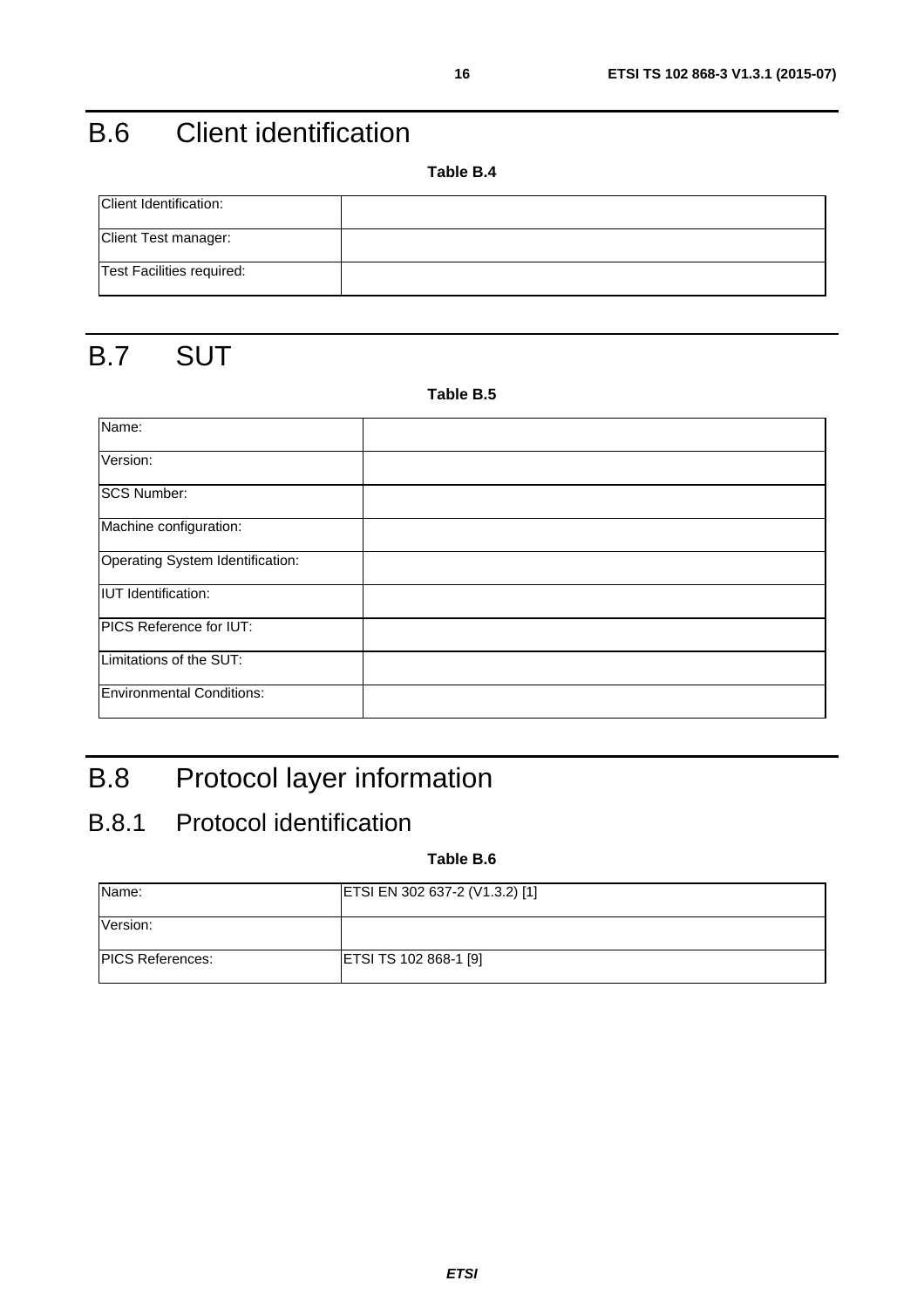<span id="page-16-0"></span>

| <b>Identifier</b>    | <b>Description</b>   |                                                  |  |
|----------------------|----------------------|--------------------------------------------------|--|
| PX_TESTER_STATION_ID | <b>Comment</b>       | Station Id used in messages sent by the tester   |  |
|                      | Type                 | Integer                                          |  |
|                      | Default value        | 111 111                                          |  |
| PX_IUT_STATION_ID    | <b>Comment</b>       | <b>IUT Station Id</b>                            |  |
|                      | Type                 | Integer                                          |  |
|                      | <b>Default value</b> |                                                  |  |
| PX_TS_LATITUDE       | <b>Comment</b>       | The Latitude of the tester                       |  |
|                      | Type                 | Integer                                          |  |
|                      | <b>Default value</b> | 436 175 790                                      |  |
| PX_TS_LONGITUDE      | <b>Comment</b>       | The Longitude of the tester                      |  |
|                      | Type                 | Integer                                          |  |
|                      | Default value        | 70 546 480                                       |  |
| PX_TIME_DELTA        | <b>Comment</b>       | Tolerance to be applied when checking timestamps |  |
|                      |                      | (ms)                                             |  |
|                      | Type                 | Integer                                          |  |
|                      | Default value        | 1 000                                            |  |

#### **Table B.7: CA pixits**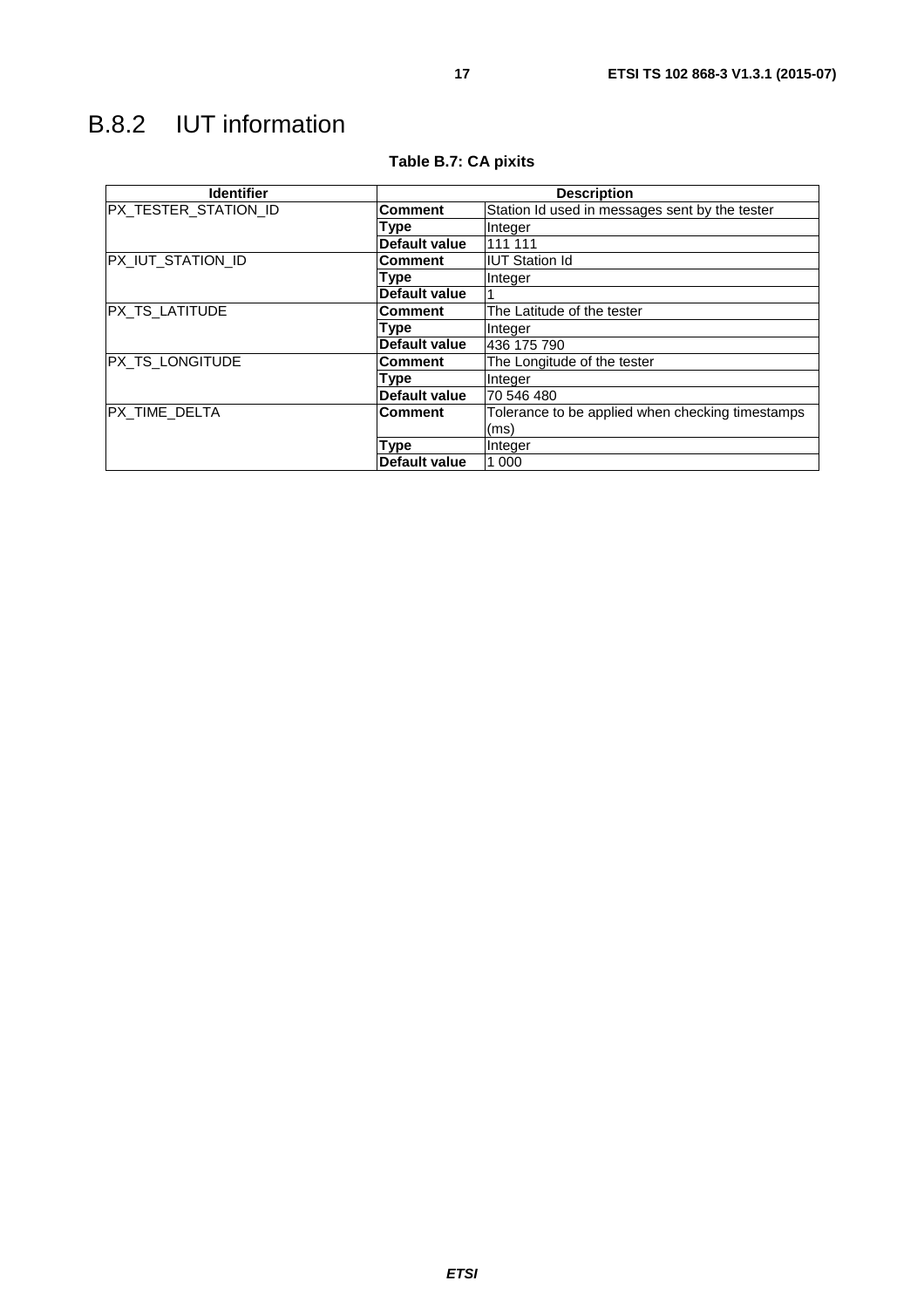### <span id="page-17-0"></span>Annex C (normative): PCTR pro forma for CA

## C.1 Partial cancellation of copyright

Notwithstanding the provisions of the copyright clause related to the text of the present document, ETSI grants that users of the present document may freely reproduce the PCTR pro forma in this annex so that it can be used for its intended purposes and may further publish the completed PCTR.

## C.2 Introduction

The PCTR pro forma is based on ISO/IEC 9646-6 [[4\]](#page-5-0). Any needed additional information can be found in ISO/IEC 9646-6 [[4](#page-5-0)].

## C.3 Identification summary

### C.3.1 Protocol conformance test report

**Table C.1** 

| <b>PCTR Number:</b>             |  |
|---------------------------------|--|
| <b>PCTR Date:</b>               |  |
| Corresponding SCTR Number:      |  |
| Corresponding SCTR Date:        |  |
| Test Laboratory Identification: |  |
| Test Laboratory Manager:        |  |
| Signature:                      |  |

### C.3.2 IUT identification

**Table C.2** 

| Name:                   |  |
|-------------------------|--|
| Version:                |  |
| Protocol specification: |  |
| PICS:                   |  |
| Previous PCTR if any:   |  |

## C.3.3 Testing environment

#### **Table C.3**

| <b>PIXIT Number:</b>                 |  |
|--------------------------------------|--|
| <b>ATS</b> Specification:            |  |
| Abstract Test Method:                |  |
| Means of Testing identification:     |  |
| Date of testing:                     |  |
| Conformance Log reference(s):        |  |
| Retention Date for Log reference(s): |  |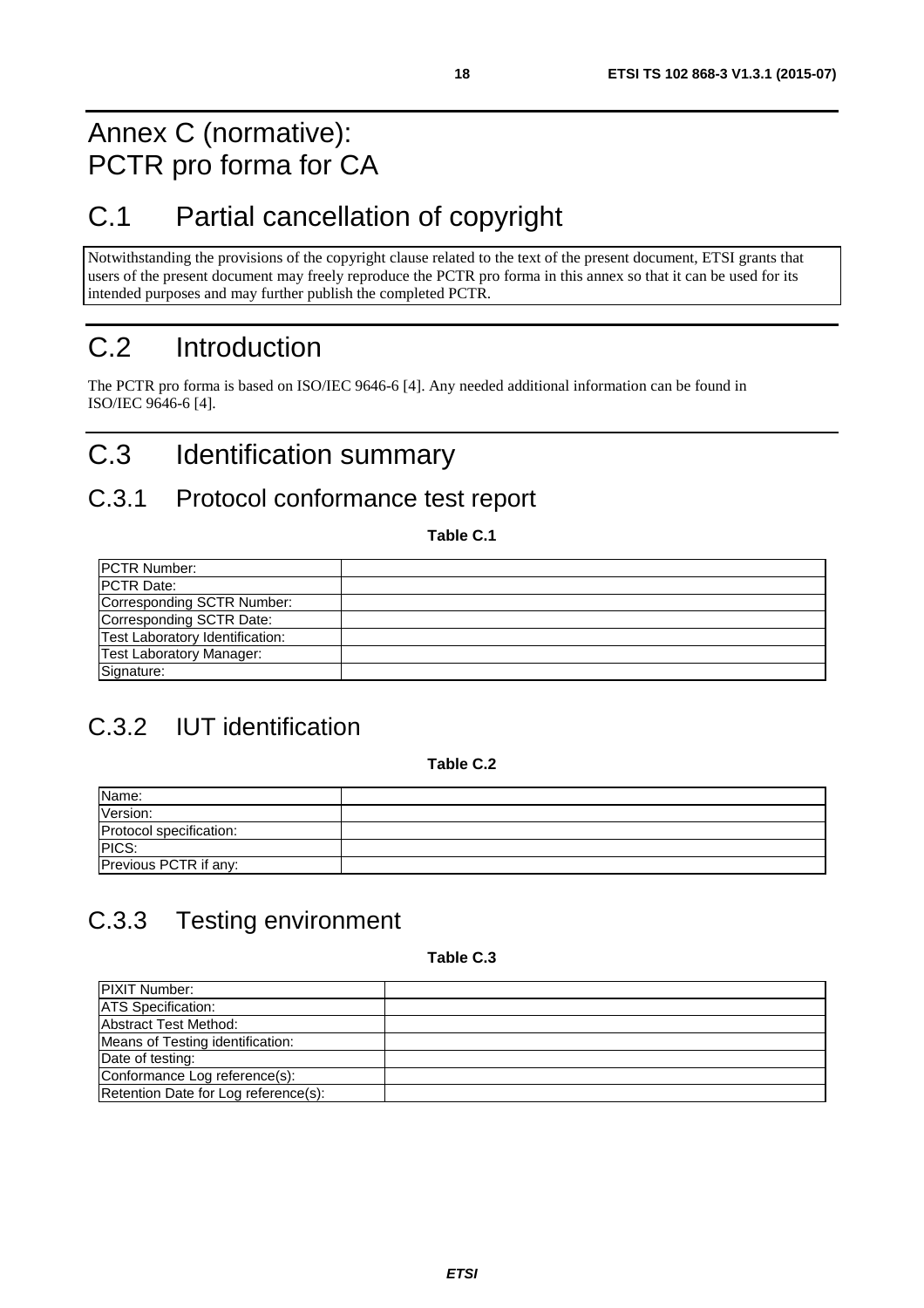#### <span id="page-18-0"></span> $C.3.4$ Limits and reservation

Additional information relevant to the technical contents or further use of the test report, or the rights and obligations of the test laboratory and the client, may be given here. Such information may include restriction on the publication of the report.

19

#### $C.3.5$ Comments

Additional comments may be given by either the client or the test laboratory on any of the contents of the PCTR, for example, to note disagreement between the two parties.

#### **IUT Conformance status**  $C.4$

This IUT has or has not been shown by conformance assessment to be non-conforming to the specified protocol specification.

Strike the appropriate words in this sentence. If the PICS for this IUT is consistent with the static conformance requirements (as specified in clause C.3 in the present document) and there are no "FAIL" verdicts to be recorded (in clause C.6 in the present document) strike the words "has or", otherwise strike the words "or has not".

#### $C.5$ Static conformance summary

The PICS for this IUT is or is not consistent with the static conformance requirements in the specified protocol.

Strike the appropriate words in this sentence.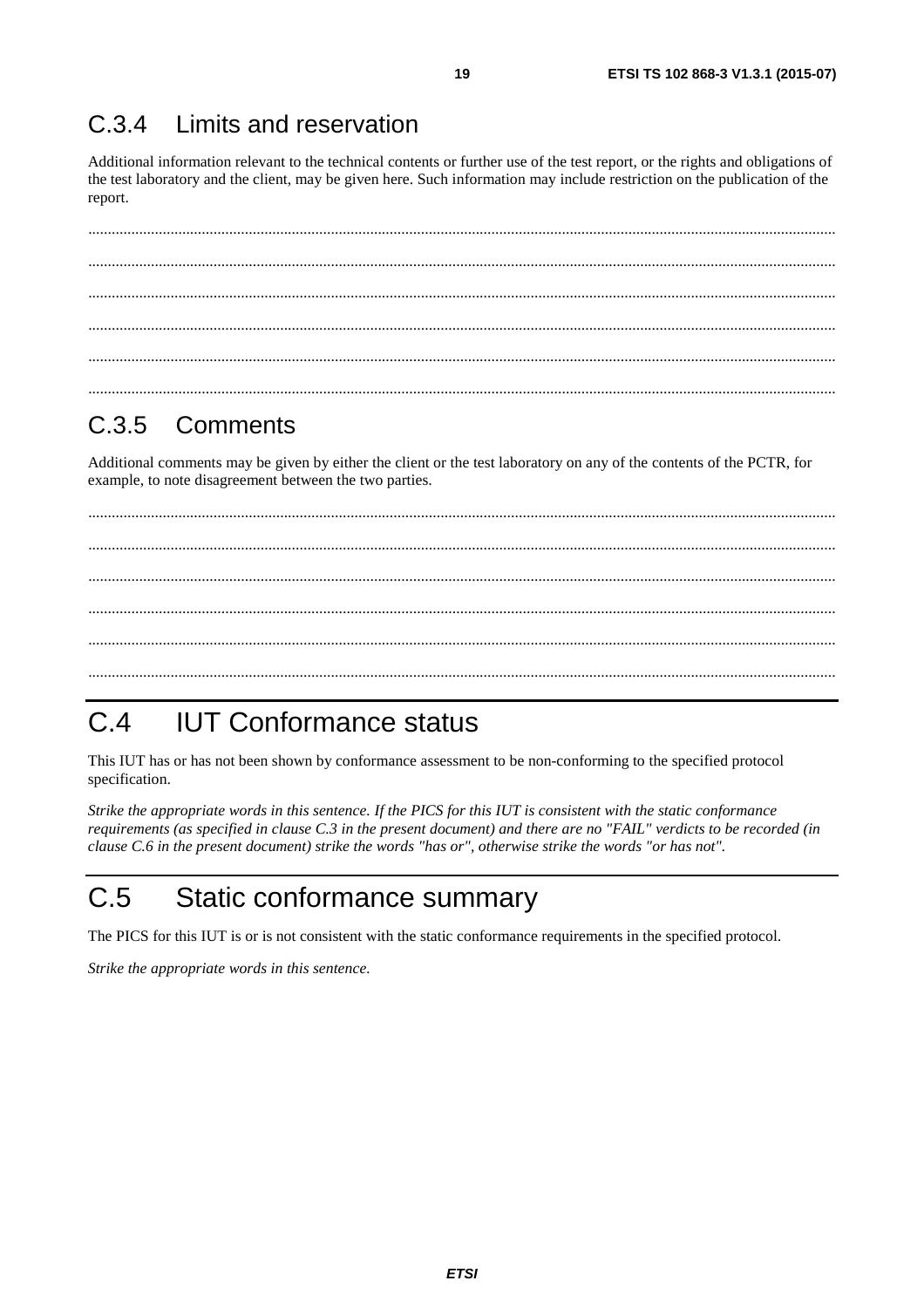#### <span id="page-19-0"></span>Dynamic conformance summary  $C.6$

The test campaign did or did not reveal errors in the IUT.

Strike the appropriate words in this sentence. If there are no "FAIL" verdicts to be recorded (in clause C.6 of the present document) strike the words "did or" otherwise strike the words "or did not".

Summary of the results of groups of test:

#### $C.7$ Static conformance review report

If clause C.3 indicates non-conformance, this clause itemizes the mismatches between the PICS and the static conformance requirements of the specified protocol specification.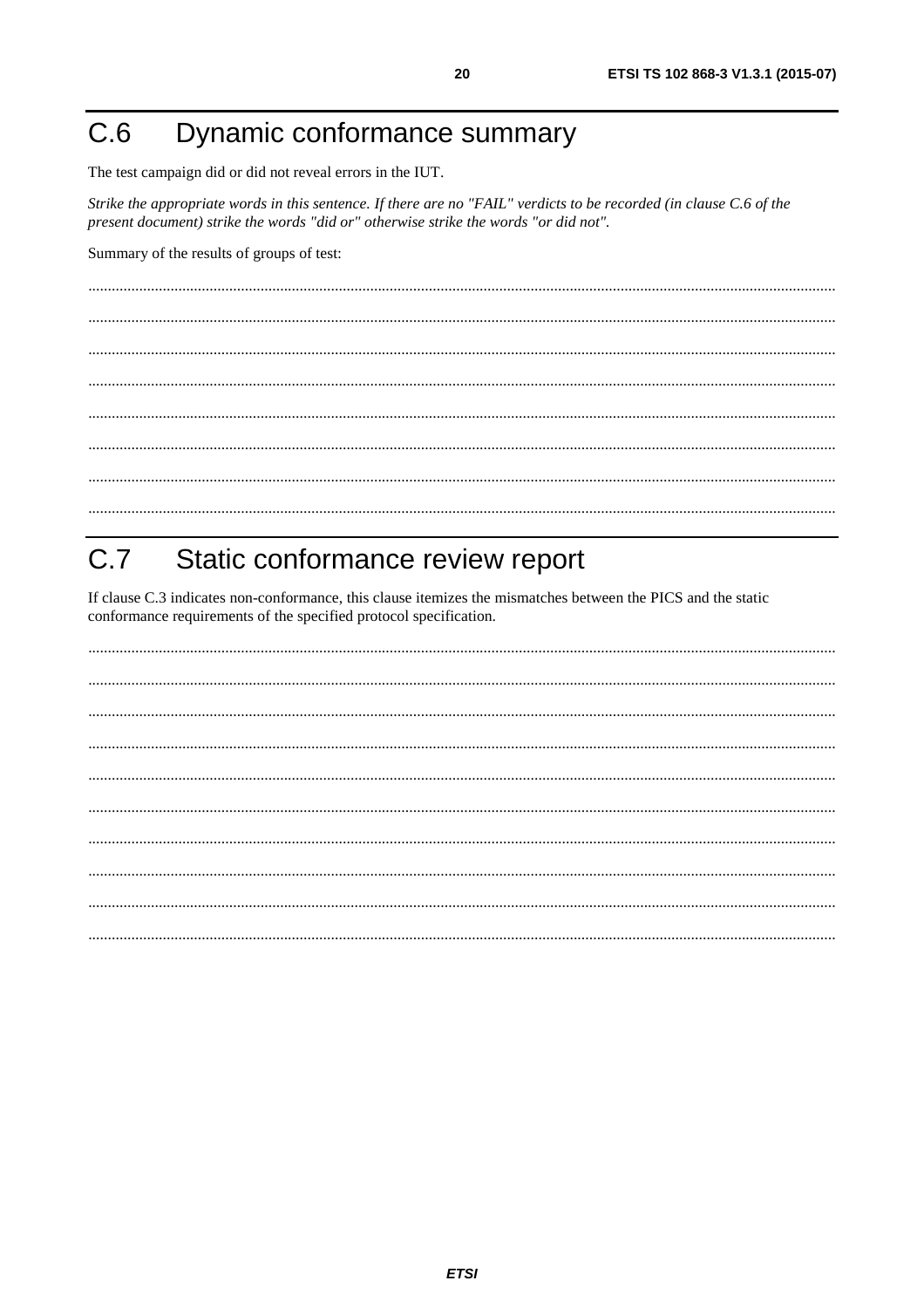## <span id="page-20-0"></span>C.8 Test campaign report

**Table C.4: test cases** 

| <b>ATS Reference</b>                              | Selected? | Run?                 | Verdict | <b>Observations</b>                                   |
|---------------------------------------------------|-----------|----------------------|---------|-------------------------------------------------------|
|                                                   |           |                      |         | (Reference to any observations<br>made in clause C.7) |
| TC_CAM_MSD_FMT<br>BV 01                           | Yes/No    | Yes/No               |         |                                                       |
| TC_CAM_MSD_FMT<br><b>BV 02</b>                    | Yes/No    | Yes/No               |         |                                                       |
| TC_CAM_MSD_FMT<br>BV 03                           | Yes/No    | Yes/No               |         |                                                       |
| TC CAM MSD FMT<br><b>BV 04</b>                    | Yes/No    | Yes/No               |         |                                                       |
| TC_CAM_MSD_FMT<br><b>BV 05</b>                    | Yes/No    | Yes/No               |         |                                                       |
| TC_CAM_MSD_INA_BV_01_01                           | Yes/No    | Yes/No               |         |                                                       |
| CAM MSD INA<br><b>BV</b><br>01<br>02<br>ТC        | Yes/No    | Yes/No               |         |                                                       |
| TC_CAM_MSD<br>BV 01<br><b>INA</b><br>03           | Yes/No    | Yes/No               |         |                                                       |
| TC_CAM_MSD_INA<br><b>BV 01</b><br>04              | Yes/No    | Yes/No               |         |                                                       |
| TC_CAM_MSD_INA_BV_01<br>05                        | Yes/No    | Yes/No               |         |                                                       |
| TC_CAM_MSD<br><b>INA</b><br><b>BV</b><br>01<br>06 | Yes/No    | Yes/No               |         |                                                       |
| TC_CAM_MSD_INA<br><b>BV</b><br>01<br>07           | Yes/No    | Yes/No               |         |                                                       |
| TC_CAM_MSD_INA_BV_01<br>08                        | Yes/No    | Yes/No               |         |                                                       |
| TC_CAM_MSD_INA<br><b>BV</b><br>01<br>09           | Yes/No    | $\overline{Yes}$ /No |         |                                                       |
| TC_CAM_MSD_INA_BV_01<br>10                        | Yes/No    | Yes/No               |         |                                                       |
| TC CAM MSD INA BV 01<br>11                        | Yes/No    | Yes/No               |         |                                                       |
| TC CAM MSD INA<br><b>BV</b><br>12<br>01           | Yes/No    | Yes/No               |         |                                                       |
| TC_CAM_MSD_INA_BV_01<br>13                        | Yes/No    | Yes/No               |         |                                                       |
| TC_CAM_MSD<br><b>INA</b><br>BV_01<br>14           | Yes/No    | Yes/No               |         |                                                       |
| TC_CAM_MSD<br>_INA<br><b>BV</b><br>01<br>15       | Yes/No    | Yes/No               |         |                                                       |
| TC CAM MSD INA BV 01<br>16                        | Yes/No    | Yes/No               |         |                                                       |
| TC_CAM_MSD_INA_BV_01<br>17                        | Yes/No    | Yes/No               |         |                                                       |
| TC_CAM_MSD_INA_BV_01_18                           | Yes/No    | Yes/No               |         |                                                       |
| <b>TC CAM MSD</b><br><b>INA</b><br>BV 01<br>19    | Yes/No    | Yes/No               |         |                                                       |
| TC_CAM_MSD_INA_BV<br>01<br>20                     | Yes/No    | Yes/No               |         |                                                       |
| TC_CAM_MSD_INA_BV<br>01<br>21                     | Yes/No    | Yes/No               |         |                                                       |
| TC_CAM_MSD_INA_BV_01<br>22                        | Yes/No    | Yes/No               |         |                                                       |
| TC_CAM_MSD_INA_BV_01<br>23                        | Yes/No    | Yes/No               |         |                                                       |
| TC_CAM_MSD<br>BV 01<br>24<br><b>INA</b>           | Yes/No    | Yes/No               |         |                                                       |
| TC_CAM_MSD_INA<br><b>BV</b><br>01<br>25           | Yes/No    | Yes/No               |         |                                                       |
| TC_CAM_MSD_INA_BV<br>01<br>26                     | Yes/No    | Yes/No               |         |                                                       |
| TC_CAM_MSD<br><b>INA</b><br><b>BV</b><br>01<br>27 | Yes/No    | Yes/No               |         |                                                       |
| CAM MSD INA<br><b>BV</b><br>28<br>01<br>ТC        | Yes/No    | Yes/No               |         |                                                       |
| TC_CAM_MSD_INA_BV_01<br>29                        | Yes/No    | Yes/No               |         |                                                       |
| TC_CAM_MSD<br><b>INA</b><br><b>BV</b><br>01<br>30 | Yes/No    | Yes/No               |         |                                                       |
| TC_CAM_MSD_INA_BV_01<br>31                        | Yes/No    | Yes/No               |         |                                                       |
| TC CAM MSD INA BV 01<br>32                        | Yes/No    | Yes/No               |         |                                                       |
| TC_CAM_MSD_INA_BV_01_33                           | Yes/No    | Yes/No               |         |                                                       |
| TC_CAM_MSD_INA_BV_01_34                           | Yes/No    | Yes/No               |         |                                                       |
| TC_CAM_MSD_INA_BV_01_35                           | Yes/No    | Yes/No               |         |                                                       |
| TC_CAM_MSD_INA_BV_02                              | Yes/No    | Yes/No               |         |                                                       |
| TC_CAM_MSD_INA_BV_03                              | Yes/No    | Yes/No               |         |                                                       |
| TC CAM MSD INA BV 04                              | Yes/No    | Yes/No               |         |                                                       |
| TC_CAM_MSD_INA_BV_05                              | Yes/No    | Yes/No               |         |                                                       |
| TC_CAM_MSD_INA_BV_06                              | Yes/No    | Yes/No               |         |                                                       |
| TC_CAM_MSD_INA_BV_07                              | Yes/No    | Yes/No               |         |                                                       |
| TC_CAM_MSD_INA_BV_08                              | Yes/No    | Yes/No               |         |                                                       |
| TC_CAM_MSD_GFQ_TI_01                              | Yes/No    | Yes/No               |         |                                                       |
| TC_CAM_MSD_GFQ_TI_02                              | Yes/No    | Yes/No               |         |                                                       |
| TC_CAM_MSD_GFQ_TI_03                              | Yes/No    | Yes/No               |         |                                                       |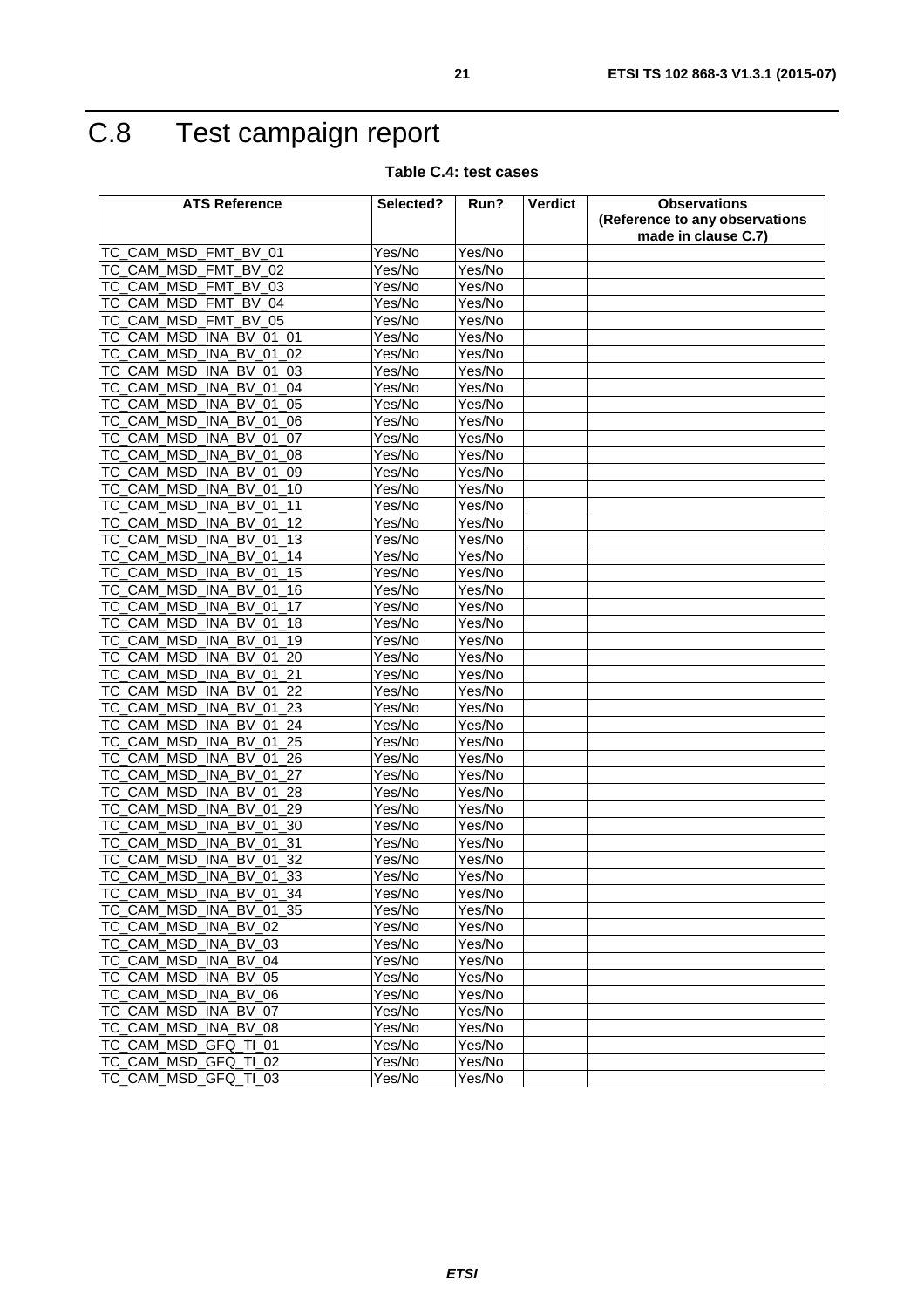<span id="page-21-0"></span>

| <b>ATS Reference</b> | Selected? | Run?   | <b>Verdict</b> | <b>Observations</b><br>(Reference to any observations<br>made in clause C.7) |
|----------------------|-----------|--------|----------------|------------------------------------------------------------------------------|
| TC_CAM_MSD_GFQ_BV_04 | Yes/No    | Yes/No |                |                                                                              |
| TC_CAM_MSD_GFQ_BV_05 | Yes/No    | Yes/No |                |                                                                              |
| TC_CAM_MSD_GFQ_BV_06 | Yes/No    | Yes/No |                |                                                                              |
| TC_CAM_MSD_GFQ_TI_07 | Yes/No    | Yes/No |                |                                                                              |
| TC_CAM_MSD_GFQ_TI_08 | Yes/No    | Yes/No |                |                                                                              |
| TC_CAM_MSD_PAR_BV_01 | Yes/No    | Yes/No |                |                                                                              |
| TC_CAM_MSD_PAR_BV_02 | Yes/No    | Yes/No |                |                                                                              |
| TC_CAM_MSD_PAR_BV_03 | Yes/No    | Yes/No |                |                                                                              |
| ITC CAM MSP BV 01    | Yes/No    | Yes/No |                |                                                                              |

#### $C.9$ Observations

Additional information relevant to the technical content of the PCTR is given here.